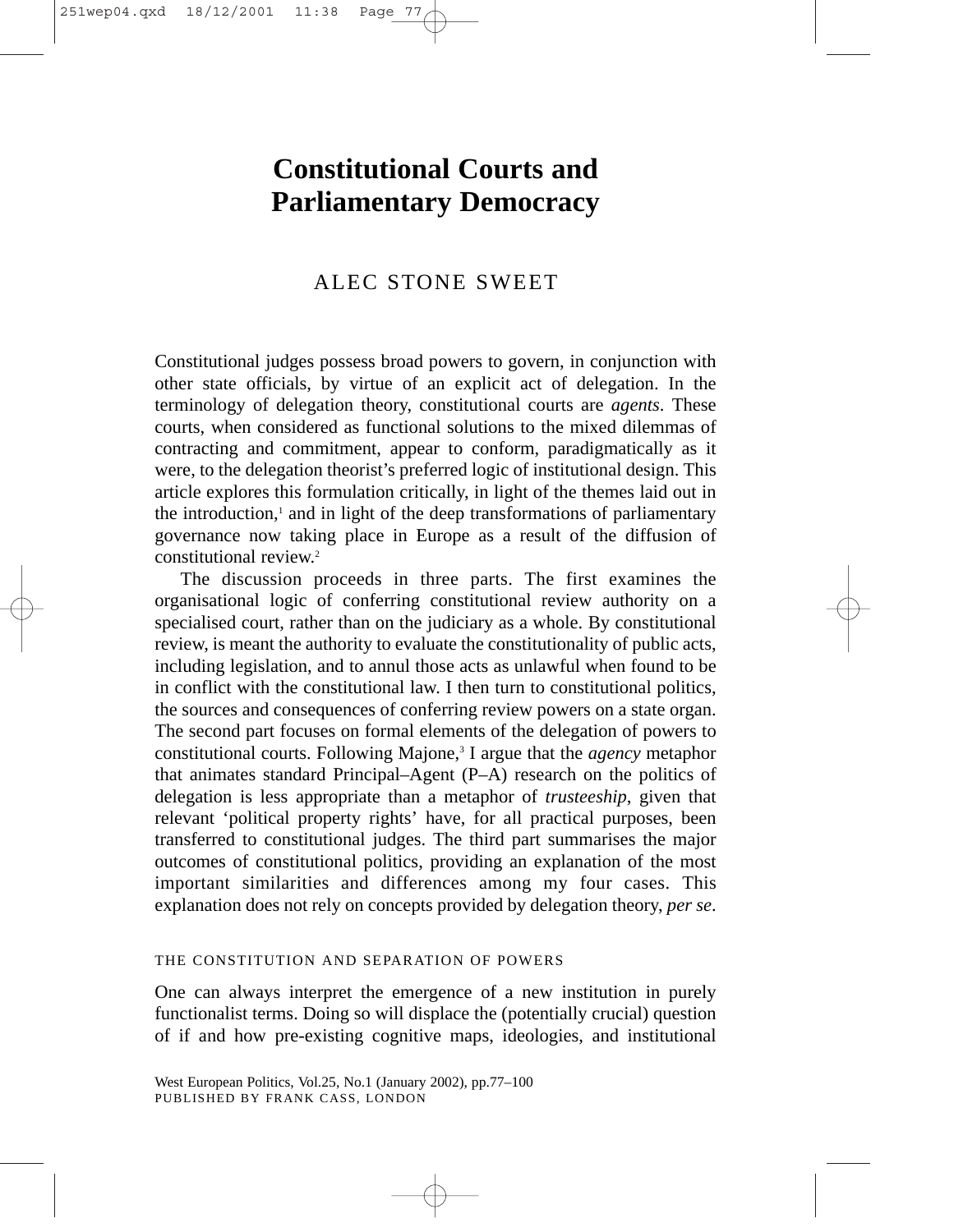forms constrained the choices available to those who would delegate. If functional logics are always present in episodes of conscious institutional design, focus on them is unlikely to tell us much about the (analytically prior) process of how menus of options were constituted in the first place. This latter process deserves our attention further, to the extent that it conditions expectations about the likely consequences of delegating review powers, and conditions how the legitimacy of new institutions will be understood and debated (see also McNamara, this volume).

A functional logic for the establishment of constitutional courts is laid out in the second part. The organisational logic of these courts, however, must be considered in light of inherited structures, in that certain deeply embedded ideas and organisational forms – models of governance – radically narrowed the possibilities for review in Europe. These structures gave advantages to the Kelsenian court, as a particular institutional solution to a particular institutional problem: how does a polity guarantee the normative superiority of the constitution, and of human rights provisions, without empowering the judiciary? The alternative, the American model of *judicial review*, was hardly considered. The successful diffusion of the Kelsenian court across Europe depended heavily on the belief that it could be attached to the existing architecture of the state with minimal disruption to the established order of things.

# *The Old Constitutionalism: Legislative Supremacy and Separation of Powers*

In Europe, where a deep political hostility toward judges has reigned over most of the last two centuries, the delegation of power to judiciaries has been viewed as a necessary evil. Since statutes do not interpret, apply, or enforce themselves, political rulers needed courts; and judicial authority was made more palatable through separation of powers doctrines. These doctrines sought to distinguish the political function (legislating and administering) from the judicial function (the resolution of legal disputes by a judge through application of the legislator's law). Constitutions commonly expressed these doctrines in three, linked, ways: (1) they prohibited judicial review of legislation; (2) they denied courts jurisdiction over fundamental rights; and (3) they formally subjugated judicial to legislative authority. Put simply, these doctrines assert, and then seek to sustain, the supremacy of parliamentary statute within the legal order. Even today, with legislative sovereignty fatally weakened, these ideas retain a hold on the imaginations of legislators and other political elites.

Prior to the appearance of the Kelsenian constitutional court, it was widely assumed that constitutional review was incompatible with parliamentary governance and the unitary state. The parliamentary model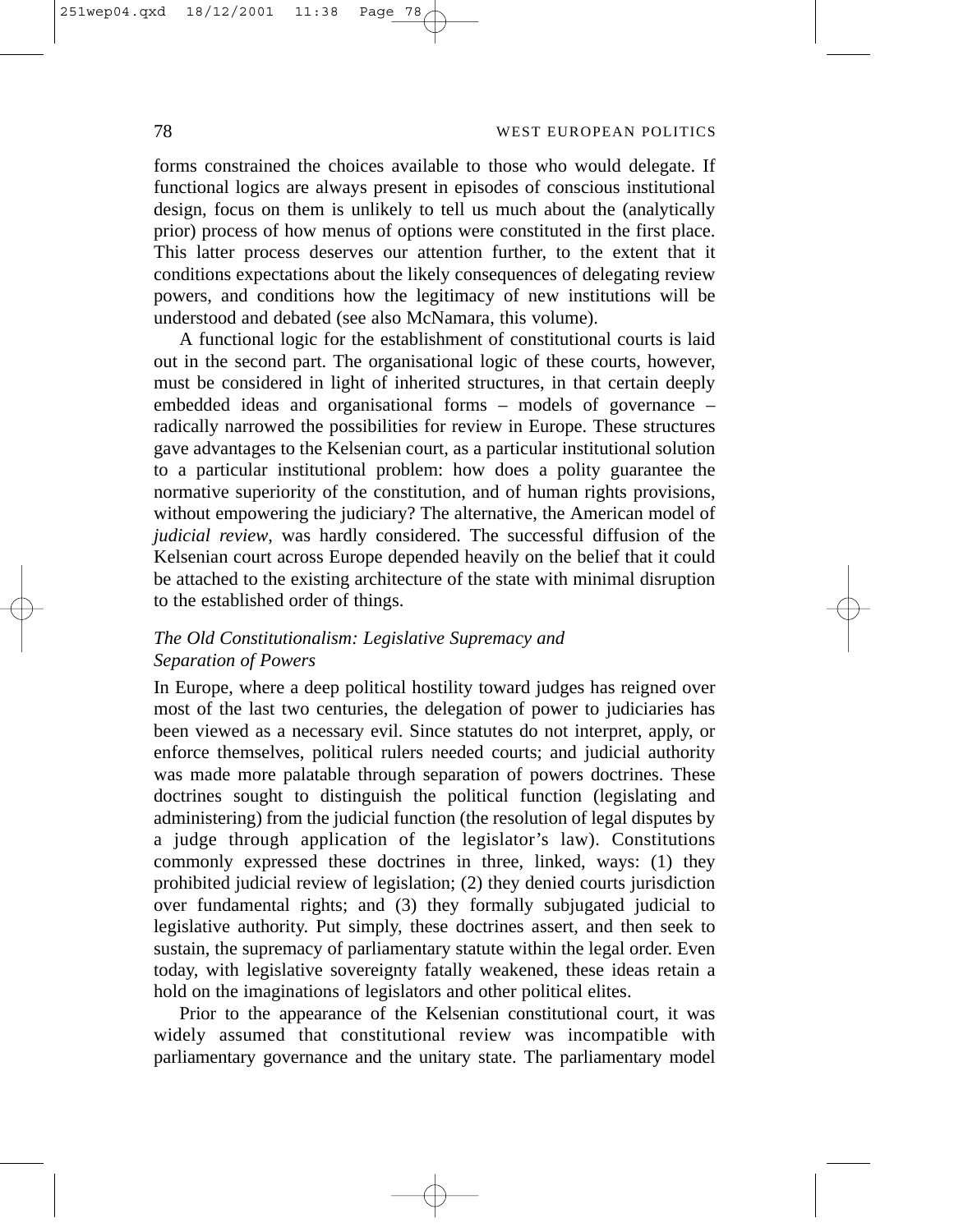owes its popularity to its capacity to combine centralised political authority with responsible, representative democracy. The system privileges an ideology, that of majority rule, which is realised through legislative supremacy and its corollaries. American-style judicial review, by contrast, was thought to 'fit' only in polities where legislative sovereignty had been rejected – such as where 'separation' of powers meant 'checks and balances' among co-equal branches of government – or where a judicial 'umpire' of federalism was needed. Generally, forms of non-judicial, constitutional review, took root only in the German federations, Switzerland, and Austria.<sup>4</sup>

# *The New Constitutionalism*

Successive waves of democratisation in this century (for example, Germany and Italy after World War II, Southern Europe in the 1970s, the whole of Central and Eastern Europe after 1989) have transformed the juridical basis of the European state. New constitutions typically proclaim a long list of human rights; they establish a mechanism of defending the normative supremacy of the constitution; and they stipulate (non-legislative) procedures for how the constitutional law is to be amended.<sup>5</sup> The framers of these new constitutions, almost always the leaders of political parties acting in constituent assemblies,<sup>6</sup> rejected American-style judicial review.<sup>7</sup> Suspicious of judicial power, political parties sought to maintain, as far as possible, the viability of traditional separation of powers. The 'ordinary judges' – by which is meant all non-constitutional judges, including those who sit on the various specialised courts – remain precluded from reviewing the constitutionality of statute and other public acts. Instead, constituent assemblies conferred review authority on a constitutional court.

# *Kelsen's Court*

The modern European constitutional court is the invention of the Austrian legal theorist, Hans Kelsen. Kelsen developed the European model of constitutional review, first in his role as the drafter of the constitution of the Austrian Second Republic (1920–34), and then as a legal theorist. His followers and close collaborators were present at the founding of the Federal Republic of Germany, and they proposed a variant of the Austrian system as an alternative to American judicial review. Kelsen's legacy was secured when constitutional reformers in Spain, Portugal, and most of Central and Eastern Europe rejected the American, but adopted the European, 'model' of constitutional review.

We can break down this model into four constituent components. First, constitutional courts enjoy exclusive and final constitutional jurisdiction. Formally, constitutional judges possess a monopoly on the exercise of constitutional review, while the judiciary remains prohibited from engaging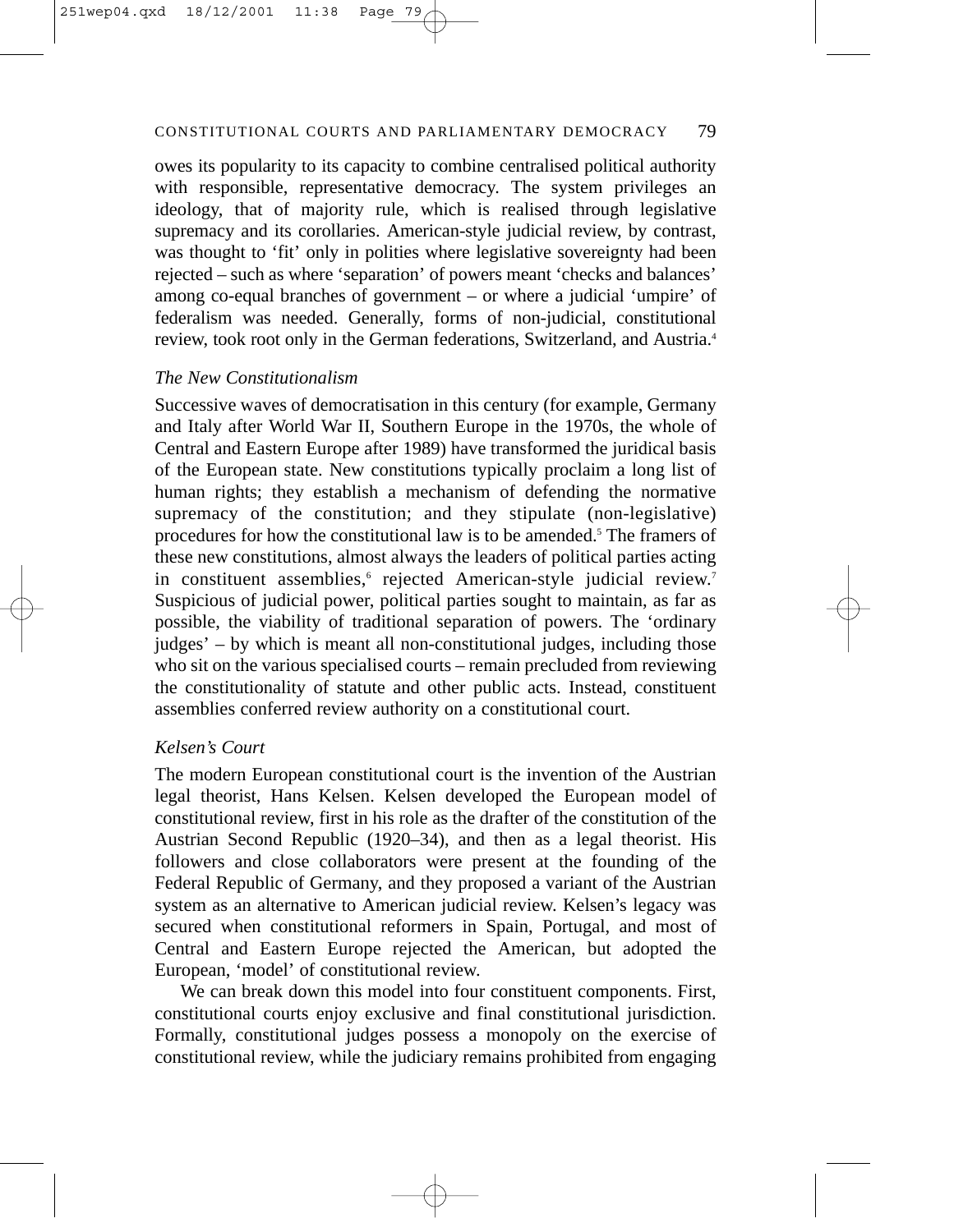in review. Second, terms of jurisdiction restrict constitutional courts to the settling of constitutional disputes. Constitutional judges do not preside over judicial disputes or litigation, which remain the function of judges sitting on the ordinary courts. Instead, specifically designated authorities or individuals ask questions of constitutional courts, challenging the constitutionality of specific legal acts; constitutional judges are then required to answer these questions, and to give reasons for their answers. Their decisions are final. Third, constitutional courts have links with, but are formally detached from, the judiciary and legislature. They occupy their own 'constitutional' space, which is neither clearly 'judicial' nor 'political'. Fourth, unlike the situation in the  $US^3$  constitutional courts may review legislation before it has been enforced, as a means of eliminating unconstitutionality prior to harm being done. Thus, in the European model, the ordinary judges remain bound by the supremacy of statute in the legal order, while constitutional judges are charged with preserving the supremacy of the constitution.

# *The Constitution and Normative Hierarchies*

Kelsen's constitutional theory remains a standard, scholarly reference point for contemporary debates about the legitimacy of review, and thus deserves brief discussion.<sup>9</sup> Kelsen focused on the problem of determining legal validity, that is, on the issue of how legal rules and public acts are to be invested with normativity, their formal authority as binding law, enforceable through sanctioned state power. Simplifying, Kelsen viewed a system based on legislative sovereignty as logically incomplete, and indeed unstable, and sought to ground the legality of state action more formally in a supralegislative body of rules, a *Grundnorm*. He argued that any given act could only be considered valid, or normative, if it is enabled by, and does not conflict with, a specific – and formally superior – legal rule. Furthermore, all legal rules, in order to confer validity on lower order rules, must be capable of being enforced by a judge or 'jurisdiction'.

The move to higher law constitutionalism and constitutional review established closed, self-referential, hierarchically ordered, systems of norms. The validity of every legal rule depends upon the validity of another, higher order, legal rule; and the hierarchy of norms itself depends, for its own systemic validity, on the constitution, as *Grundnorm*. A ministerial decree or a police action taken in pursuance of a statute must respect the terms of that statute or be invalid, as controlled by legally designated judicial authority; and the statute itself must conform to constitutional dictates or be invalid, as controlled by constitutional judges. The legality of any norm (which reduces to constitutional legality), and the legitimacy of the legal system, are virtually one and the same thing. That is, the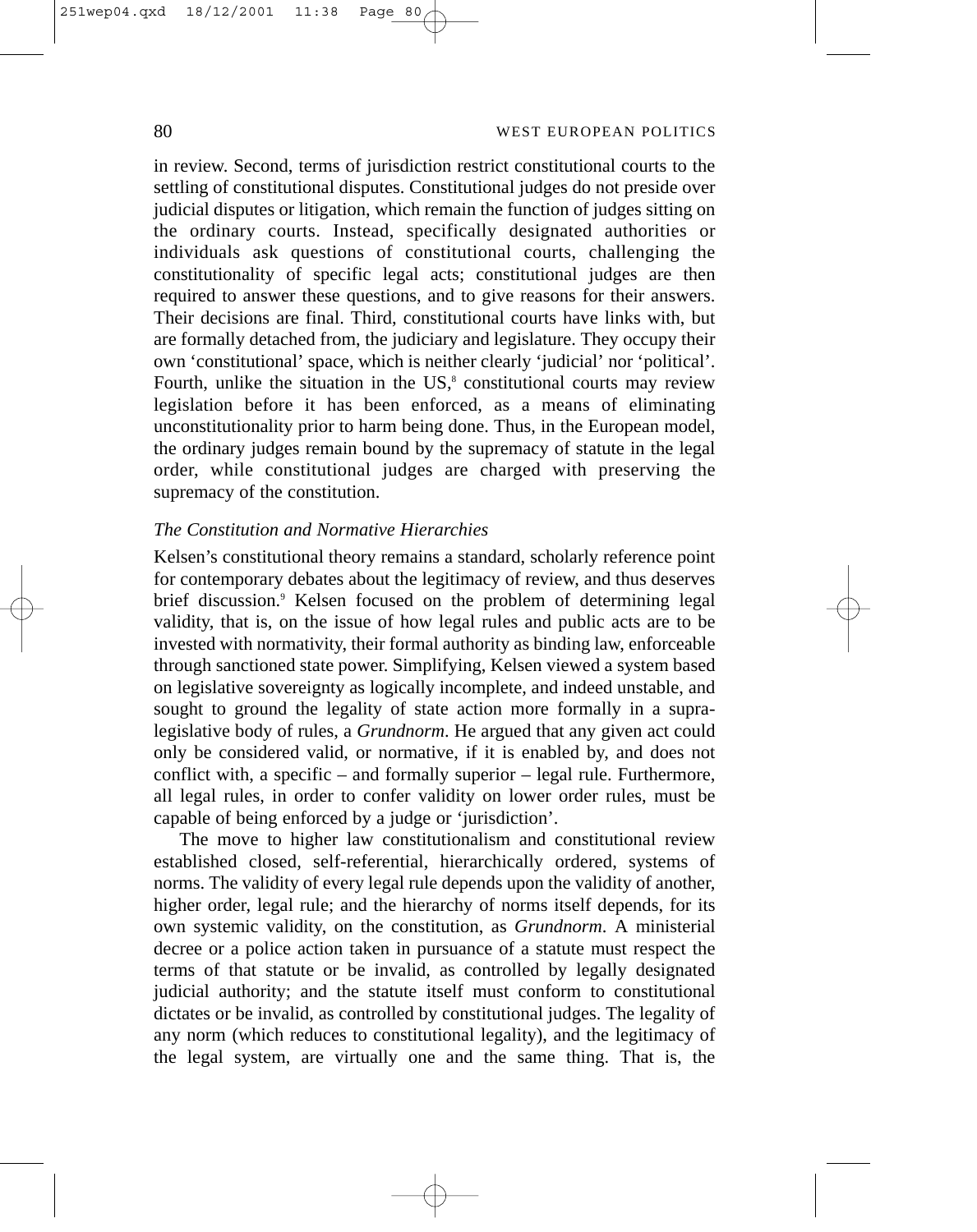constitutional law, as validated by the sovereign people, comprises both a source of law, in and of itself, and the ultimate source of legitimacy for all other legal norms.

Kelsen's model of the juridical state can easily be translated into the language of delegation theory. The distinguishing feature of P–A models is that they link, as in a chain, authoritative acts of delegation from one constitutionally recognised authority to another. In Europe and North America, these acts typically take a highly legalistic form. The sovereign people (first-order principals) ratify a constitution, which delegates power to governmental bodies, like legislatures and courts.10 The statute is the normative instrument through which governments and legislatures (agents of the electorate, but second-order principals vis-à-vis ordinary judges and administrators) delegate certain specific responsibilities and powers to the courts and the administration. Principals can therefore be identified by virtue of the constitutional authority they possess to delegate powers through a specific type of normative instrument. Agents are constituted, and their activities mandated or circumscribed, through these acts of law making. In this system, the ultimate source of authority (and of the legitimacy of all delegated powers), is the constitution, which is assumed to express the will of the sovereign people. And the normativity of the constitution is guaranteed through the delegation of constitutional review powers to constitutional judges.

#### *The Positive and Negative Legislator*

251wep04.qxd 18/12/2001

Kelsen understood that any jurisdiction that exercised the constitutional review of statute would inevitably participate in the legislative function, hence the insistence on concentrating review in a specialised court (rather than diffusing powers of review throughout the judiciary). He nonetheless distinguished what parliaments and constitutional courts do when they legislate. Parliaments, he argued, are 'positive legislators', since they made law freely, subject only to the constraints of the constitution (for example, rules of procedure). Constitutional judges, on the other hand, are 'negative legislators', whose legislative authority is restricted to the annulment of statute when it conflicts with the law of the constitution.

Kelsen's distinction between the positive and the negative legislator relies almost entirely on the absence, within the constitutional law, of enforceable human rights. Although this fact is ignored by his modern-day followers, Kelsen explicitly warned of the 'dangers' of bestowing constitutional status to human rights, which he equated with natural law, because a rights jurisprudence would inevitably lead to the obliteration of the distinction between the 'negative' and the 'positive' legislator. Through their quest to discover the content and scope of the natural law,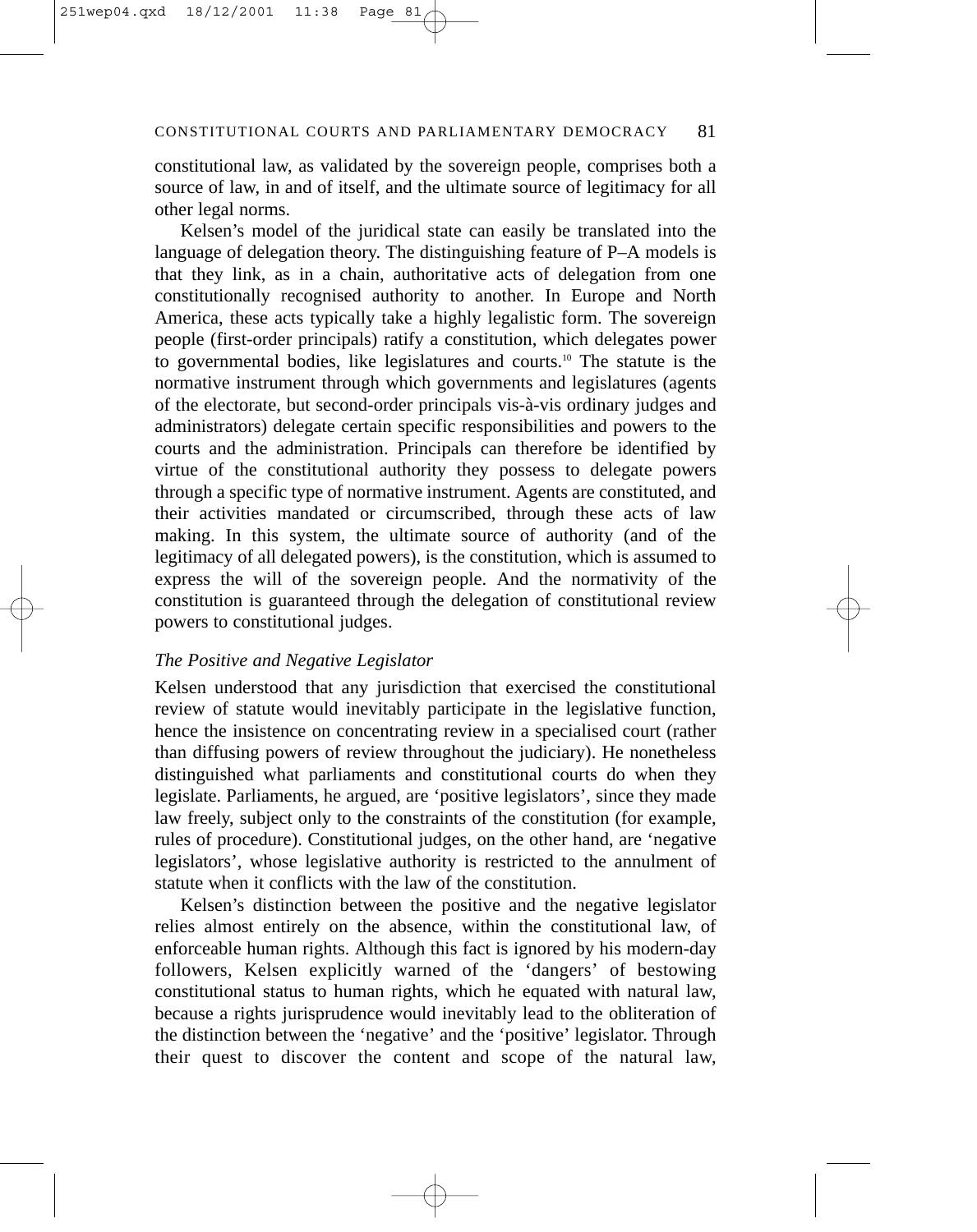constitutional judges would, in effect, become super-legislators.11 Although Kelsen's constitutional theory is today orthodoxy, contemporary Kelsenians claim that constitutional courts function to protect constitutional rights, and that this function is basic to the legitimacy of review.12 Nonetheless, Kelsenians ritually rehearse the negative versus positive legislator distinction as a means of bolstering these courts' legitimacy.<sup>13</sup>

#### CONTRACTING AND DELEGATION

In the introduction to this volume, it was proposed that some of the variation in the scope of delegation to non-majoritarian institutions might be explained by the nature of the functional problem that principals seek to resolve. We hypothesised, in particular, that the greater the commitment problem, the more likely the principals will grant relatively more discretion to an agent, and the more likely *ex post* controls will be relatively weak. This formulation possesses an obvious attractiveness for explaining crucial aspects of the move to constitutional review in Europe. I have argued here that constitutionalrelational contracting generated a massive functional demand for an institution whose purpose would be to monitor and enforce compliance with the constitution, and especially the respect for human rights.

In the first part I characterised the new constitutionalism in terms of a new hierarchy of norms, or a new state theory, but constitutions may also be seen as contracts – a set of nested bargains – among those who negotiate them. Most post-World War II European constitutions were in fact produced by intense, often conflictual, negotiations among the main, national political parties. Each party, or group of parties, arrayed or clustered on the left, right, or in the centre of the ideological spectrum, brought to the bargaining table their own constitutional preferences, ideas about how the new polity was to be constructed. Each party or grouping fought to enshrine these ideas as constitutional provisions. Negotiations proceeded in light of the relative power of the participants in the constituent assembly convention, and the extent to which constitutional preferences either converged or diverged.

#### *Constitutional Bargains*

Parties contract with each other in order to achieve joint purposes, that is, in order to provide benefits they could not expect to realise on their own. In the case of political elites negotiating the rules of a democratic regime, such benefits include the potential to rule, to direct the polity with political legitimacy. Of course, in establishing parliamentary democracy, each political party knows that its capacity to determine events will ebb and flow depending upon relative electoral fortunes. Each party hopes to see its policy preferences substantiated as law, through legislation. Yet the parties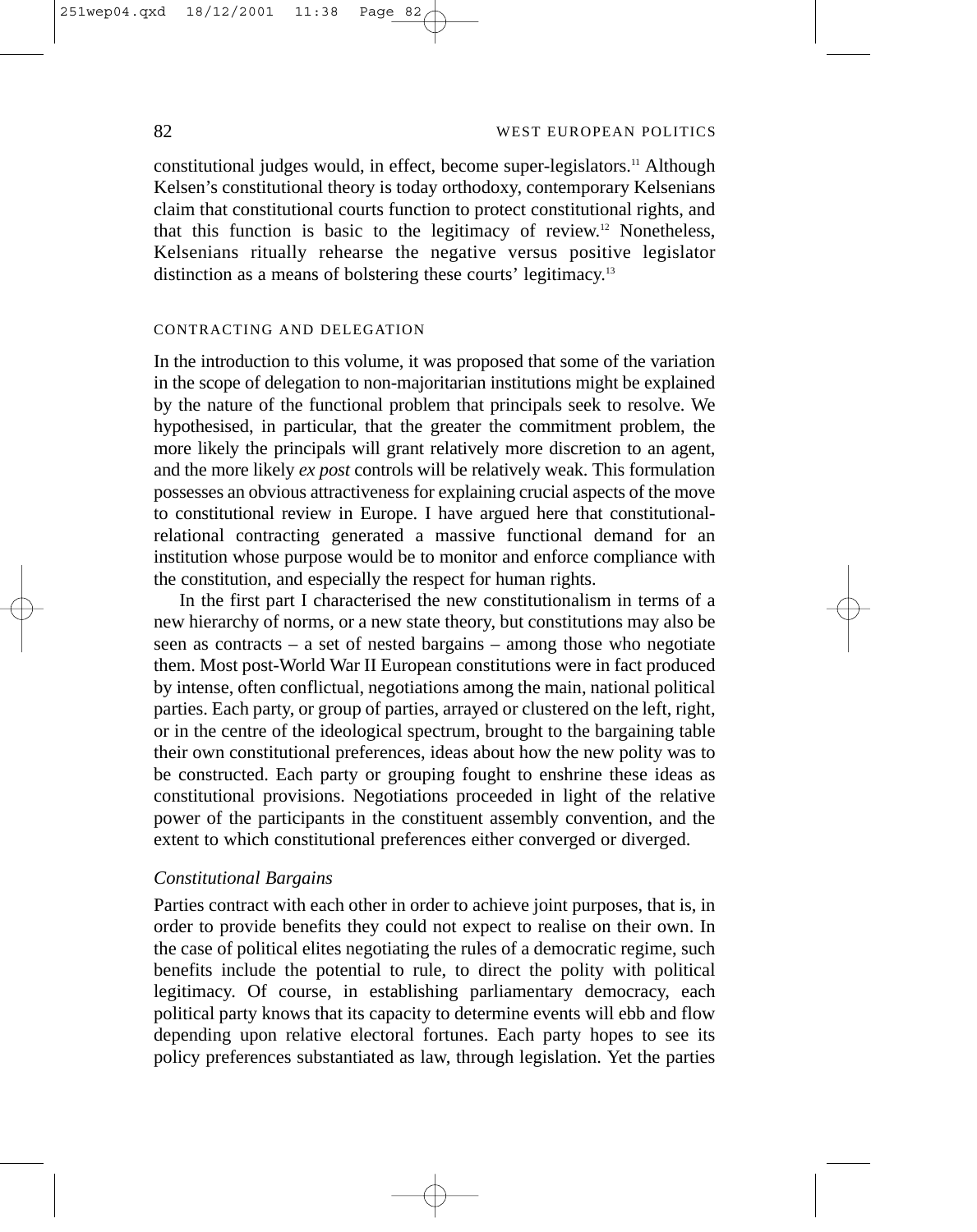251wep04.qxd 18/12/2001

also know that the construction of stable rules for competition among them is a necessary first step to governing. Constitutional contracting – the choice of rules governing the interplay of policy makers and policy bodies – is often easier than choosing among those policy alternatives that are possible within the rules.<sup>14</sup> Given the consensus in favour of parliamentarianism, the parties were able to come to agreement on the basic rules, not least, since each could see itself, over time, benefiting from them.

In Germany, Italy, and Spain, negotiations produced four main outcomes. First, the contracting parties established parliamentary systems of government, using relatively familiar institutional templates. The other three outcomes ran counter to political centralisation. Constitutions provided for federalism (Germany) or strong regionalism (Italy and Spain), but only after long and contentious debate. The third outcome, the codification of an enforceable body of fundamental rights and liberties, proved to be even more difficult to achieve.

Elster has argued that 'norm-free bargaining' – where 'the only thing at stake is self-interest' – is most likely to result in a settlement, whereas 'norm conflicts' frequently lead to 'bargaining impasse' since the parties interact with one another from the standpoint of radically opposed social values.15 Arguments about rights are inherently arguments about social values. Indeed, the general problem of determining the catalogue and content of rights provisions intermittently paralysed constituent assemblies. Simplifying what were enormously complex politics, stalemates were typically broken by giving partial victories to everyone. Major parties enshrined their own preferred set of rights, albeit watered down by the horsetrading.

Despite these disagreements, new European constitutions bestow a privileged status on rights provisions. In Germany, Italy, and Spain, constitutions announce rights before state institutions are established and governmental functions distributed. Partly in consequence, academic lawyers and some judges consider rights to possess a kind of 'supraconstitutional' status. As discussed below, this privileged status is reinforced by rules governing constitutional amendment, which tend to treat non-rights provisions as more flexible, and rights provisions as more rigid and immutable. Thus, although the constitutional law is viewed as positive law in these countries, parts of that  $law - right$  – can be interpreted as expressing (or codifying) natural law.

The scope of constitutional rights contained in the German, Italian, and Spanish constitutions, and in texts incorporated into the French constitution by the French constitutional court, is far more extensive than the American bill of rights. European charters typically include the traditional 'liberal', or negative', rights and freedoms, for example of speech, assembly, religion,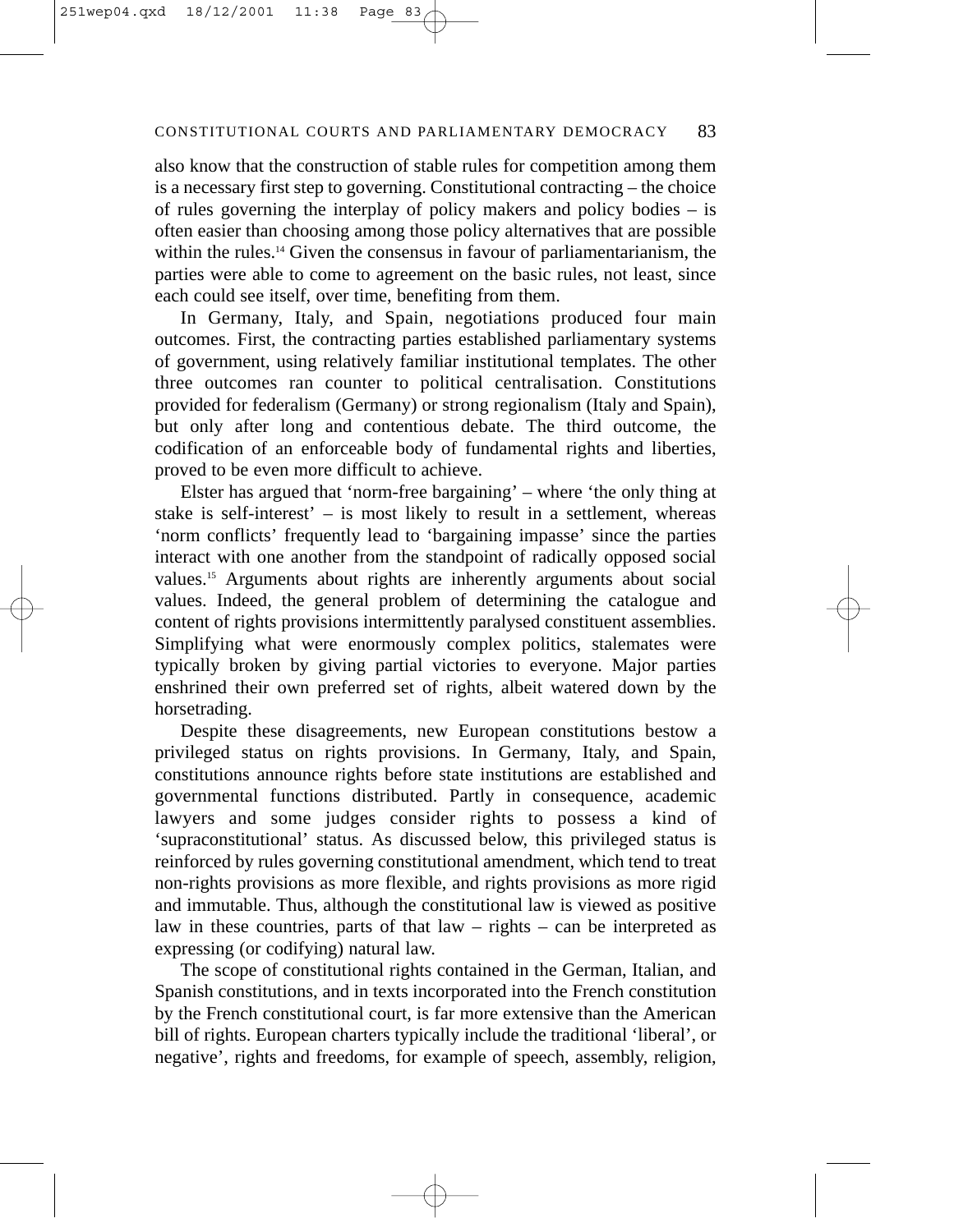equality before the law, and due process. And they enshrine newer, more 'collective', or 'positive', rights, for example, to education, employment, trade union activity, health care, the development of 'personality', and leisure. Further, most new European constitutions list the duties of citizens (for example, to military service, to pay taxes, to educate their children), but also of the state (for example, to provide public heath care, free education, or unemployment insurance).

The structure of these provisions constitute implicit delegations of enormous law making discretion to constitutional judges. Although a few rights are declared in absolutist terms – the most important being 'equality before the law' provisions, found in all four countries, and 'human dignity' in Germany – the great majority of rights are expressly limited. To illustrate, here are a handful of expressly 'limited' rights:

- In Spain, art. 20.1 proclaims the right to free expression, which art. 20.4 then 'delimits' with reference to 'other rights, including personal honor and privacy'. Art. 33.1 declares the right to private property, while art. 33.3 provides for the restriction of property rights for 'public benefit', as determined by statute;
- In Italy, art. 21.1 announces that 'the press shall not be subjected to any authority of censorship', while art. 21.6 provides that 'printed publications … contrary to morality are forbidden', and art. 21.7 states that parliament possesses the responsibility to 'prevent and repress all [such] violations';
- In Germany, art. 2.1 states that 'everyone shall have the right to the free development of her personality in so far as she does not violate the rights of others or offend the constitutional order or moral code'. Art. 10.1 proclaims that the 'privacy of posts and telecommunications shall be inviolable', while art. 10.2 states that 'this right may be restricted [by] statute'.
- In France, art. 11 of the 1789 Declaration of the Rights of Man declares that 'every citizen may … speak, write, and print freely, but is responsible for the abuse of this liberty in circumstances determined by statute'. The 1946 social and economic principles of the 1946 include the proclamation that 'the right to strike is exercised according to the laws that regulate it'.

It should come as no surprise that, today, the crucial task of the constitutional judges is to determine the proper scope and limit of any rights provision in relation to another provision announcing a right, or to one that defines the duties or powers of government.

The fourth outcome was the adoption of the Kelsenian court.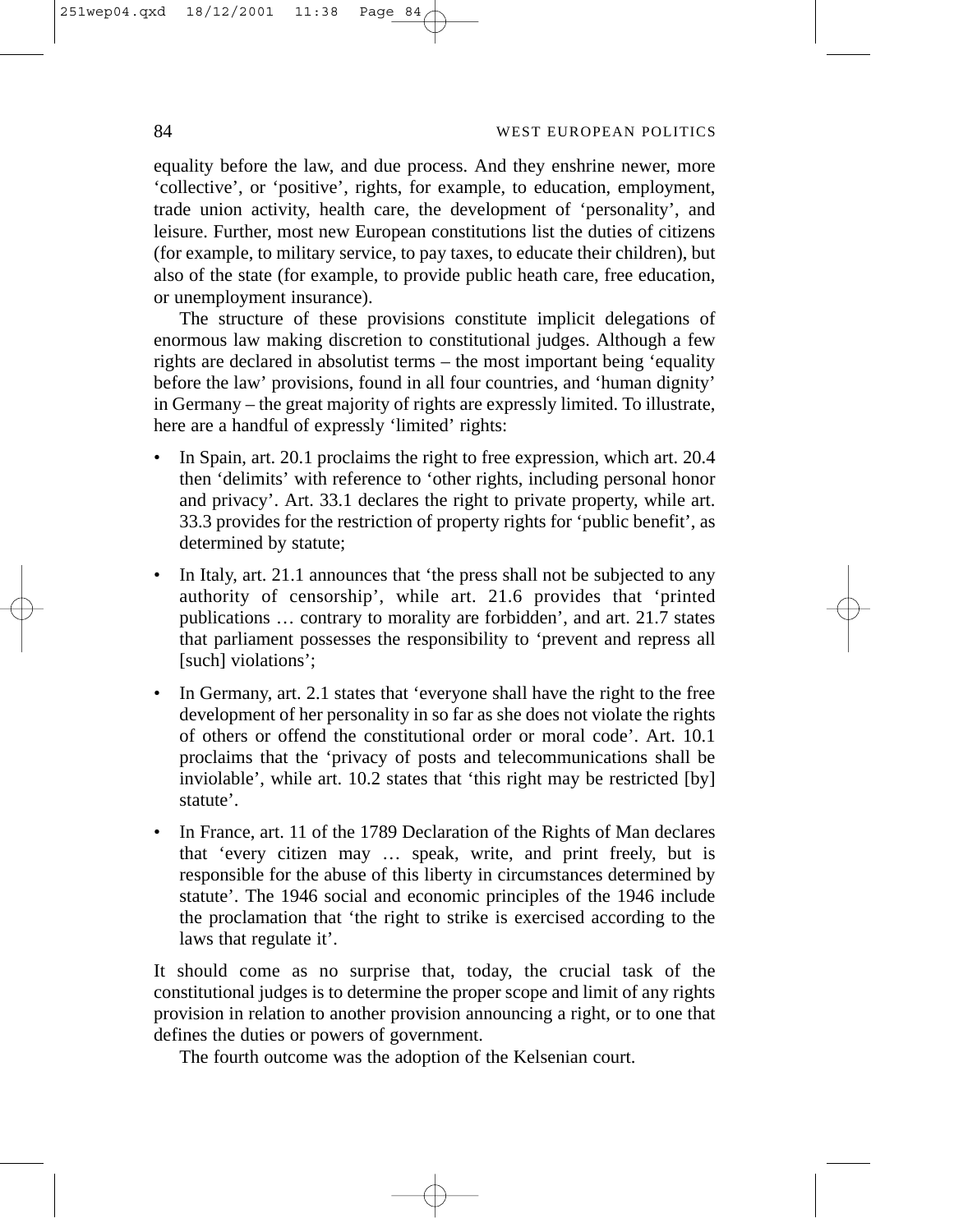# *Constitutional Courts*

251wep04.qxd 18/12/2001

The normative logic of a constitutionalism that limits legislative sovereignty by recognising the rights of individuals and the prerogatives of subnational government all but necessitates the establishment of a means of enforcing these rules. Further, in occupied Germany and Italy, the Americans insisted that new constitutions include rights and a means of protecting them. American-style judicial review was nonetheless rejected in these states, and across Europe thereafter, for diverse reasons. Most important, a majority of political elites remained hostile to sharing policy making authority with judiciaries; left-wing parties, especially, fiercely opposed judicial review, seeing in it the spectre of the dreaded 'government of judges'. As discussed, Kelsenian constitutional review provided a means of defending constitutional law as higher law, while retaining the general prohibition on judicial review. The Spanish Constituent Assembly, which modelled that country's system on the German, never seriously considered *not* establishing a Kelsenian court. In the debates, only the Spanish Communists opposed moving to constitutional review.

France has been left out of the discussion so far because the new constitutionalism emerged there by a different, far more circuitous, route. Unlike Germany and Italy, the Americans did not occupy France. Other logics favouring constitutional review are weak or non-existent. The state is unitary not federal, with a tradition of weak regional and local government. The two post-war constitutions (1946, 1958) did not establish enforceable rights; indeed, statutory supremacy remained unquestioned dogma. The constitution of the Fifth Republic was not so much the product of inter-party bargaining, but rather the choice of one political force, the entourage of General de Gaulle, acting almost unchecked. And the Left voted against the new constitution in parliament, but the Right majority prevailed.

The Gaullists replaced France's traditional, British-style, parliamentary system with a 'mixed presidential-parliamentary' one, strengthening the executive. The constitution established a Constitutional Council, but its purpose was to guarantee the dominance of the executive (the government) over a weakened parliament. Beginning in 1971, however, the Council began to assert its independence. In that year, for the first time, it declared a government-sponsored law unconstitutional on the grounds that the law violated constitutional rights. This decision paved the way for the incorporation of a charter of rights into the 1958 constitution, a charter that the Council has taken upon itself to expand and enforce creatively.16 Thus, for the first time, and against the wishes of the Gaullists and all of the other political parties in 1958, France has both a bill of rights and an effective constitutional court.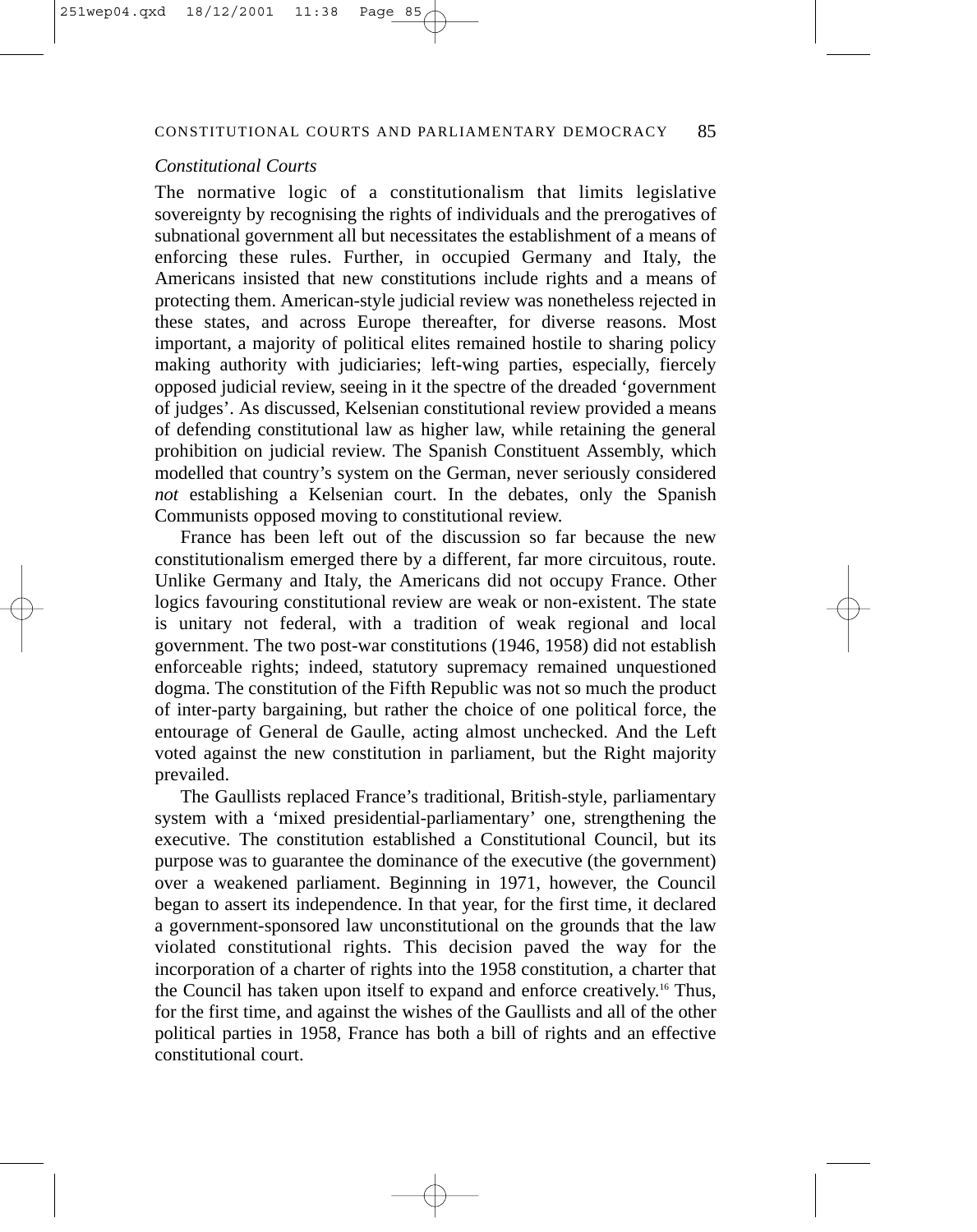#### *Constitutional Courts, Relational Contracting, and Commitment*

Constitutional contracting itself produces a demand for the establishment of something like a constitutional court. Generally, contracts can be said to be 'incomplete' to the extent that there exists meaningful uncertainty as to the precise nature of the commitments made. Due to the insurmountable difficulties associated with negotiating rules for all possible contingencies, and given that, as time passes, conditions will change and the interests of the parties to the agreement will evolve, all contracts are incomplete in some significant way.<sup>17</sup> Most agreements of any complexity are generated by what organisational economists call 'relational contracting'. The parties to an agreement seek to broadly 'frame' their relationship by agreeing on a set of basic 'goals and objectives', fixing outer limits on acceptable behaviour, and establishing procedures for 'completing' the contract over time.<sup>18</sup>

Modern European constitutions – complex instruments of governance designed to last indefinitely, if not forever – are paradigmatic examples of relational contracts. Much is left general, even ill-defined and vague, as in the case of rights. Generalities and vagueness may facilitate agreement at the *ex ante*, constitutional moment. But vagueness, by definition, is normative uncertainty, and normative uncertainty threatens to undermine rationales for contracting in the first place. The establishment of constitutional review can be understood as an institutional response to the incomplete contract, the linked problems of uncertainty and enforcement. Each party to it has an interest in seeing that other parties obey their obligations, and will be reprimanded when failing to do so. Review functions to clarify, over time, the meaning of the contract, and to monitor compliance.

The constitution itself, through rules of jurisdiction, delegates authority to constitutional judges, determining how they are to exercise review.19

#### *Jurisdiction*

Simplifying, there are three basic types of review jurisdiction: abstract review, concrete review, and the individual complaint procedure. Abstract review is 'abstract' because the review of legislation takes place in the absence of litigation (in the absence of what Americans call 'a concrete case or controversy'). Concrete review is 'concrete' because the review of legislation, or other public act, constitutes a separate stage in an ongoing judicial process (that is, litigation in the ordinary courts). In individual complaints, a private individual alleges the violation of a constitutional right by a public act or governmental official, and seeks redress from the court for this violation through direct petition. These modes of (and other important variations in) constitutional review jurisdiction were earlier elaborated by Kelsen.20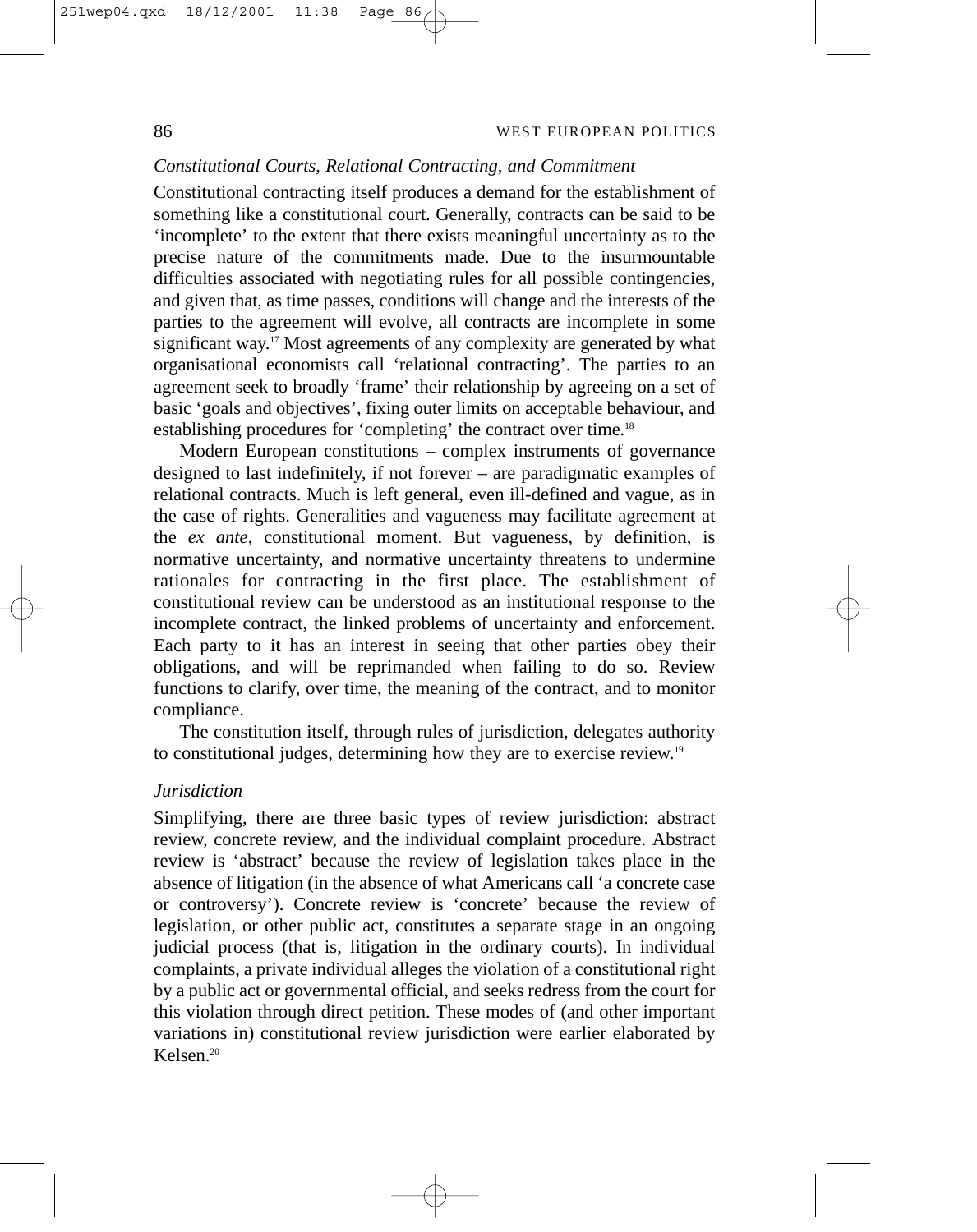Abstract review processes result in decisions on the constitutionality of legislation that has been adopted by parliament but has not yet entered into force (France), or that has been adopted and promulgated, but not yet applied (Germany, Italy, Spain). It is initiated by specifically designated, elected politicians. Executives and legislators (France, Germany, Spain), federated member states or regional governments (Germany, Italy, Spain), or an ombudsman (the Defender of the People in Spain) may, within prescribed time limits, attack legislation as unconstitutional before the constitutional court. These attacks are made in writing, in documents here called referrals. In practice, nearly all referrals are made by members of opposition parties, against legislation proposed by the majority, or governing, party or parties. Referrals usually suspend the legal force of the referred law (France, Germany, Italy) pending a ruling, but in Spain the law may be applied notwithstanding a referral.

Concrete review is initiated by the judiciary (Germany, Italy, Spain) in the course of litigation in the courts. Judicial officials are authorised to refer constitutional questions – is a given law, legal rule, judicial decision, or administrative act constitutional? – to constitutional judges. The general rule is that a presiding judge must go to the constitutional court if two conditions are met: (1) that the constitutional question is material to litigation at bar, that is, who wins and who loses depends on the answer to the question; and (2) there is reasonable doubt in the judge's mind about the constitutionality of the act or rule in question. Referrals suspend proceedings pending a review by the constitutional court. Once rendered, the constitutional court's judgment is sent back to the referring judge, who then decides the case with the help of the ruling. Constitutional decisions are binding on the judiciary. Ordinary judges are not permitted, at least in theory, to determine the constitutionality of public acts on their own (but see the section below on Constitutional Adjudication).

Individual complaints (a *Verfassungsbeschwerde* in German, an *amparo* in Spanish) bring private actors into the mix. Once judicial remedies have been exhausted, individuals (Germany, Spain), and an ombudsman (Spain) have the right to go to directly to constitutional judges. In Spain, individuals may attack the act of any public official that they think has violated their constitutional rights, with one important exception. Technically, the *amparo* may not be used to attack a statute, although this occurs under certain conditions. In Germany, persons who believe that they have suffered as a result of a specific infringement of the constitutional law, by a public official, may file a complaint.21 A statute may be targeted, as long as the complainant's rights have been abridged in some 'personal' and 'direct' way. In both countries, appeals of judicial decisions (on the grounds that due process has been denied) comprise, by far, the largest class of complaints.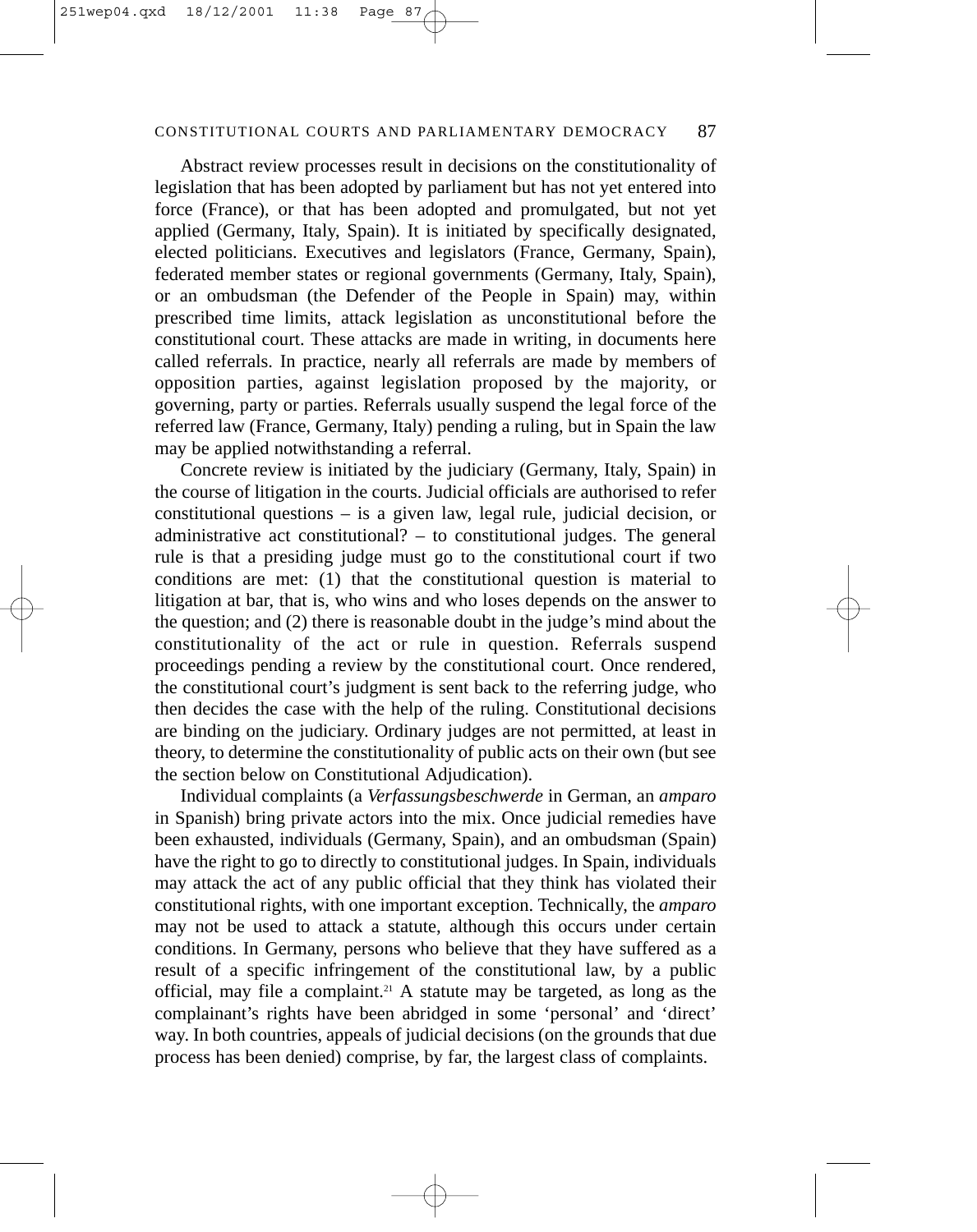#### *Composition*

Two modes of appointment exist, nomination and election. Where nomination procedures are used, the appointing authority simply names a judge or a slate of judges; no countervailing confirmation or veto procedures exist. Such is the case of France, where all constitutional judges are named by political authorities (the Presidents of the Republic, the Assembly, and the Senate). Italy and Spain have mixed nomination and election systems. Where election systems are used, a qualified majority (a 2/3 or 3/5 vote) within a parliamentary body is necessary for appointment. Because in Germany, Italy, and Spain no single party has ever possessed a super-majority on its own, the qualified majority requirement effectively forces the parties to negotiate with each other in order achieve consensus on a slate of candidates. This bargaining process occurs in intense, behindclosed-doors negotiations. In practice, these negotiations determine which party will fill vacancies on the court, with allocations usually roughly proportionate to relative parliamentary strength. Compared with the US, where federal judges serve life terms, members of European constitutional courts serve either nine or 12 year, non-renewable, terms.

# *Agency and Trusteeship*

When those who possess or manage political authority effectively transfer, through an act of delegation, their political property rights to a new institution, the P–A framework loses much of its relevance (see the introduction to this volume). In Majone's terms, 'standard agency theory does not provide satisfactory models', either for analysing relations between those who have delegated and the new institution, or for 'understanding the governance structure in which such relations are embedded'.22 Instead, Majone proposes a model of trusteeship in which 'relational contracting' and 'imperfect commitment' lead political rulers to delegate broad 'fiduciary' powers to a particular kind of agent – a trustee – and then to guarantee that trustee's independence. As I have argued here and with respect to the Treaty of Rome and the European Court of Justice:<sup>23</sup> new European constitutions are relational contracts, *par excellance*; constitutional courts have been delegated broad powers to govern by those who, at the same time, have largely relinquished the powers usually held by principals; and mechanisms of control that do remain to control the court are relatively weak. Put differently, the move from the old to the new constitutionalism replaced a system of legislative sovereignty, in which governments and parliamentarians (that is, political parties) governed, with a system of trusteeship in which governments and parliaments are being governed by rules and processes largely outside of their control.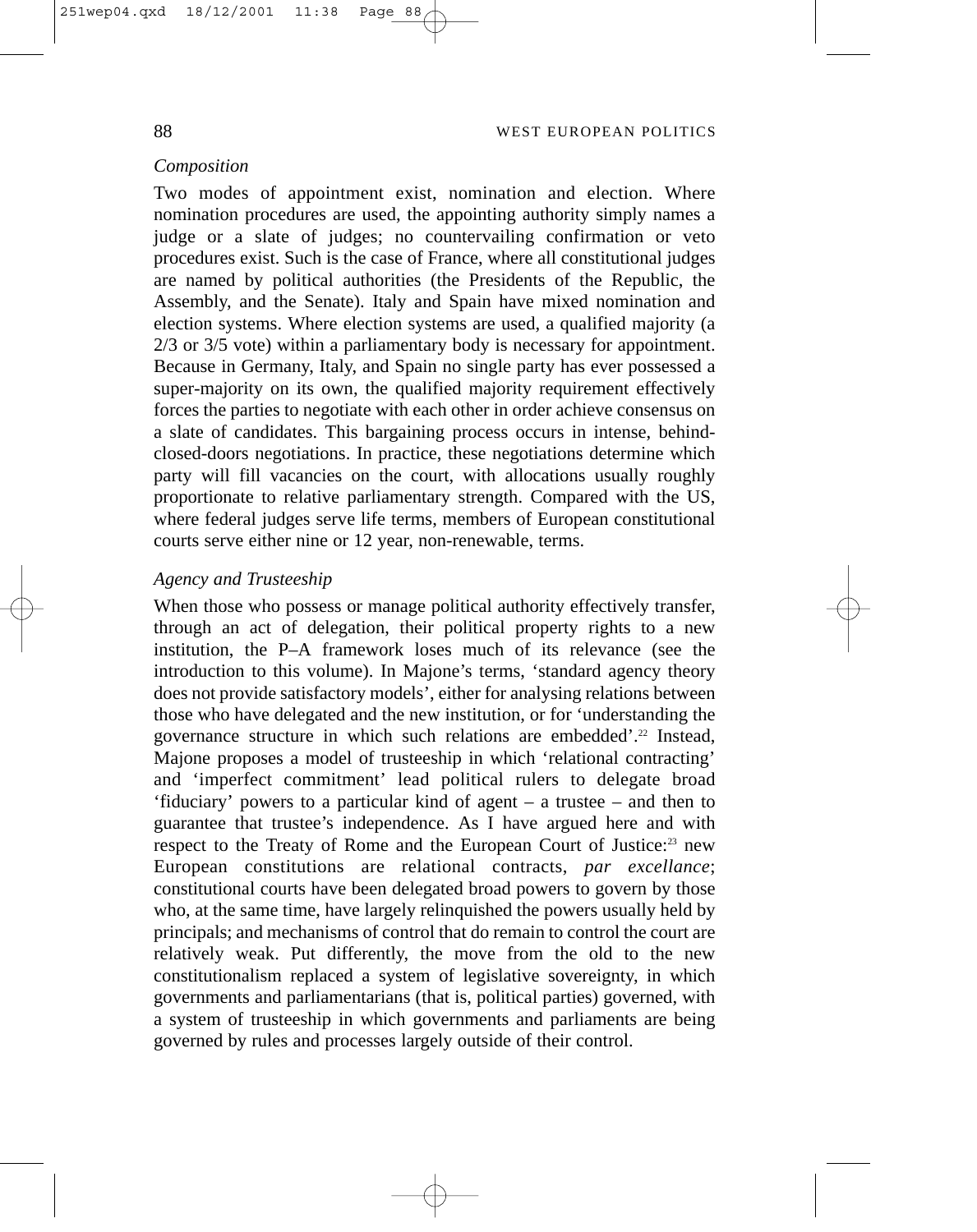To illustrate, consider this stylised account of the ordinary judge as agent. The judge's principal is the parliament, and the normative instrument parliament controls – statute – fixes, substantively, the terms of the judge's policy mandate. According to separation of powers dogma, the judge is a 'slave to the codes', whose purpose it is to enforce parliament's will, as that will is expressed in legislation. In reality, we know that European judiciaries engage in such extensive interpretation of the various legal codes that these statutes often mean only what the courts say they mean. Nevertheless, the principal remains in charge. If ministers or parliamentarians notice that a judge has applied a statutory provision in a way that they did not intend and do not like, the law can be changed. Thus, to the extent that an agency problem can be identified, it can be corrected: the principals overturn judicial decisions by reworking the normative instrument that they themselves directly control, thus precluding the offending judicial interpretation. Other things being equal, the decision rule governing the  $P-A$  relationship – a majority vote of the parliament – favours control by the principals, and this rule is constitutionally frozen into place. (Further, judicial officials are typically employed and managed by ministries of justice which, we know empirically, gives political elites some leverage over judicial outcomes.)

If for ordinary adjudication, the relationship between principals and agents appears straightforward, the situation becomes rather confused for constitutional adjudication – that is, if one insists on describing the situation in P–A, rather than fiduciary, terms. One basic service that constitutional judges render is to regulate the actions of the government and parliament themselves. Constitutional judges have the duty to control the exercise of legislative authority and all of those acts pursuant to the adoption of statute. Depending upon the relevant constitutional rules in place, the political parties may be able to overturn constitutional decisions, or restrict the constitutional court's powers, but only if they can reconstitute themselves as a jurisdiction capable of amending the constitutional law. This last point deserves emphasis: legislators or ministers are never principals in their relationship to constitutional judges. Further, the decision rules governing constitutional revision processes are more restrictive than those governing the revision of legislation. These decision rules, as will be demonstrated, heavily favour the continuous dominance of constitutional judges over the interpretation of the constitutional law.

In practice, some members of political parties who exercise executive or legislative powers participate in some of the functions usually associated with principals, since they appoint members of the courts, and they can sometimes initiate revision of the constitution in order to avoid the consequences of constitutional rulemaking on the part of the judges. Nonetheless, by establishing (1) the normative superiority of the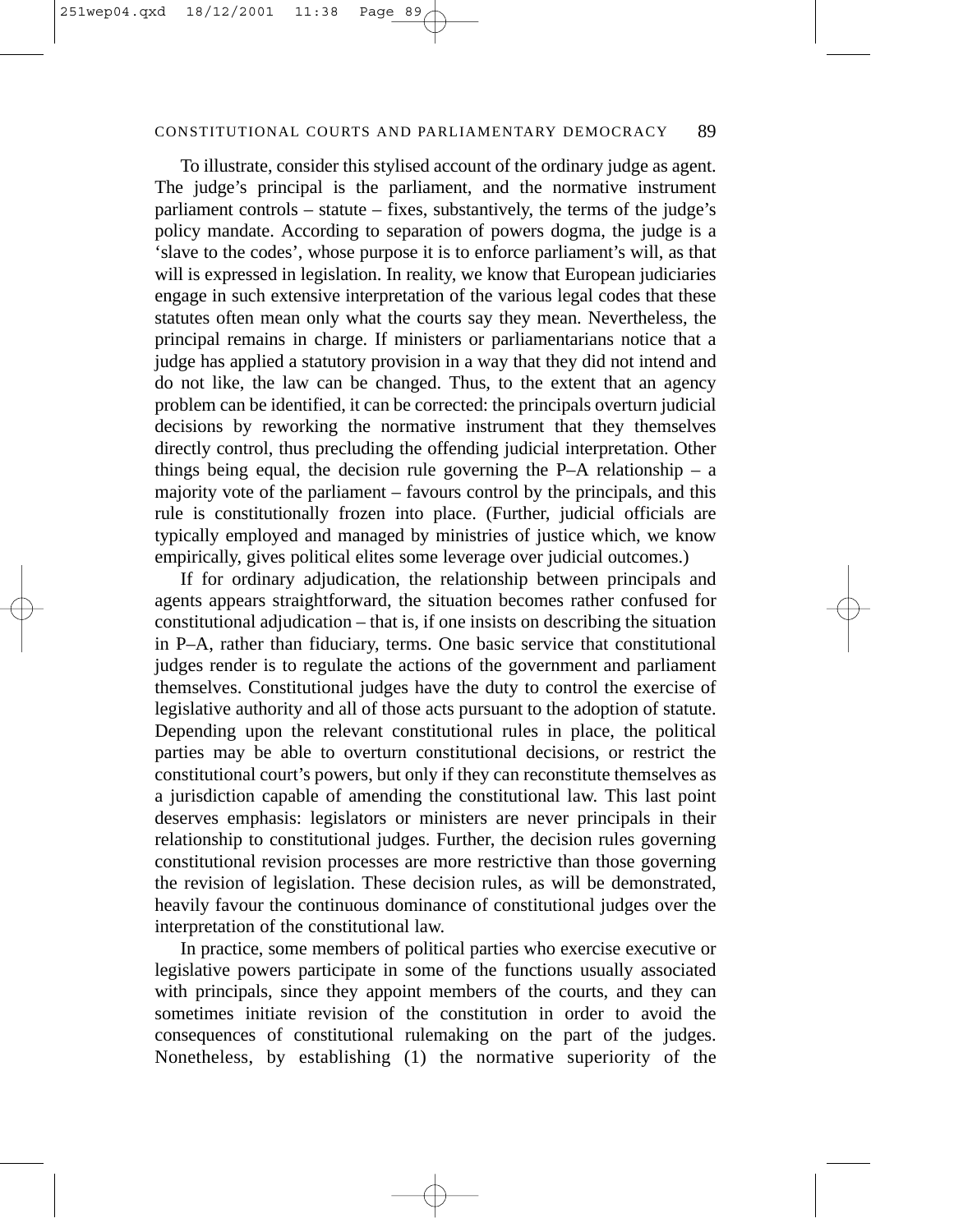constitution, (2) a review organ, and (3) specific procedures for constitutional revision, they have radically reduced their own influence over the development of the constitution. If they may sometimes act as principals, they are more often merely 'players' within the rule structures provided by the constitution. They compete with each other in order to be in the position to govern, and, once in power, they legislate, among other things.

Constitutional adjudication is implicated in the exercise of legislative power. If in exercising review authority, the judges simply controlled the integrity of parliamentary procedures, and not the substance of legislation, the judges would be relatively minor policy makers, akin to Kelsen's 'negative legislator'. But the judges possess jurisdiction over rights that are, by definition, substantive constraints on law making powers. The political parties thus transferred their own entirely unresolved problems – what is the nature and purpose of any given rights provision? and what is the normative relationship of that provision to the rest of the constitutional text? – to judges. This transfer constitutes a massive, virtually open-ended, delegation of policy making authority. Similarly, review jurisdiction organises the elaboration of higher law rules governing federalism and regional autonomy in Germany, Italy, and Spain.

To the extent that it is costly to activate constitutional review of legislation, the importance of the review within policy processes, and the authority of judges over outcomes, would be mitigated. But initiating abstract review is virtually costless for oppositions; concrete review procedures entail delays for the litigants, but other costs are essentially borne by the state; and individual complaints can be scribbled by anyone on a crumpled piece of notebook paper. To the extent that those authorised to refer constitutional questions to constitutional judges find it difficult to translate their (policy) interests into a constitutional claim, constitutional adjudication would be less likely to be central to the work of legislators and the ordinary judges. But the huge, expansive array of rights provisions available for instrumental use on the part of the majority's opponents in fact invites such use. Even so, if it were relatively easy for the governing majority to overturn the case law of the court, or to curb the judges' powers, the court's authority over the legislature and the courts might be fleeting.

What kinds of control mechanisms are available to the political parties is therefore relevant to much policy autonomy judges will presumably wield.

### *Mechanisms of Control*

We can sort control mechanisms into two broad categories: direct and indirect. Direct controls are formal (they are established by explicit rules) and negative (they annul or authoritatively revise the court's decisions, or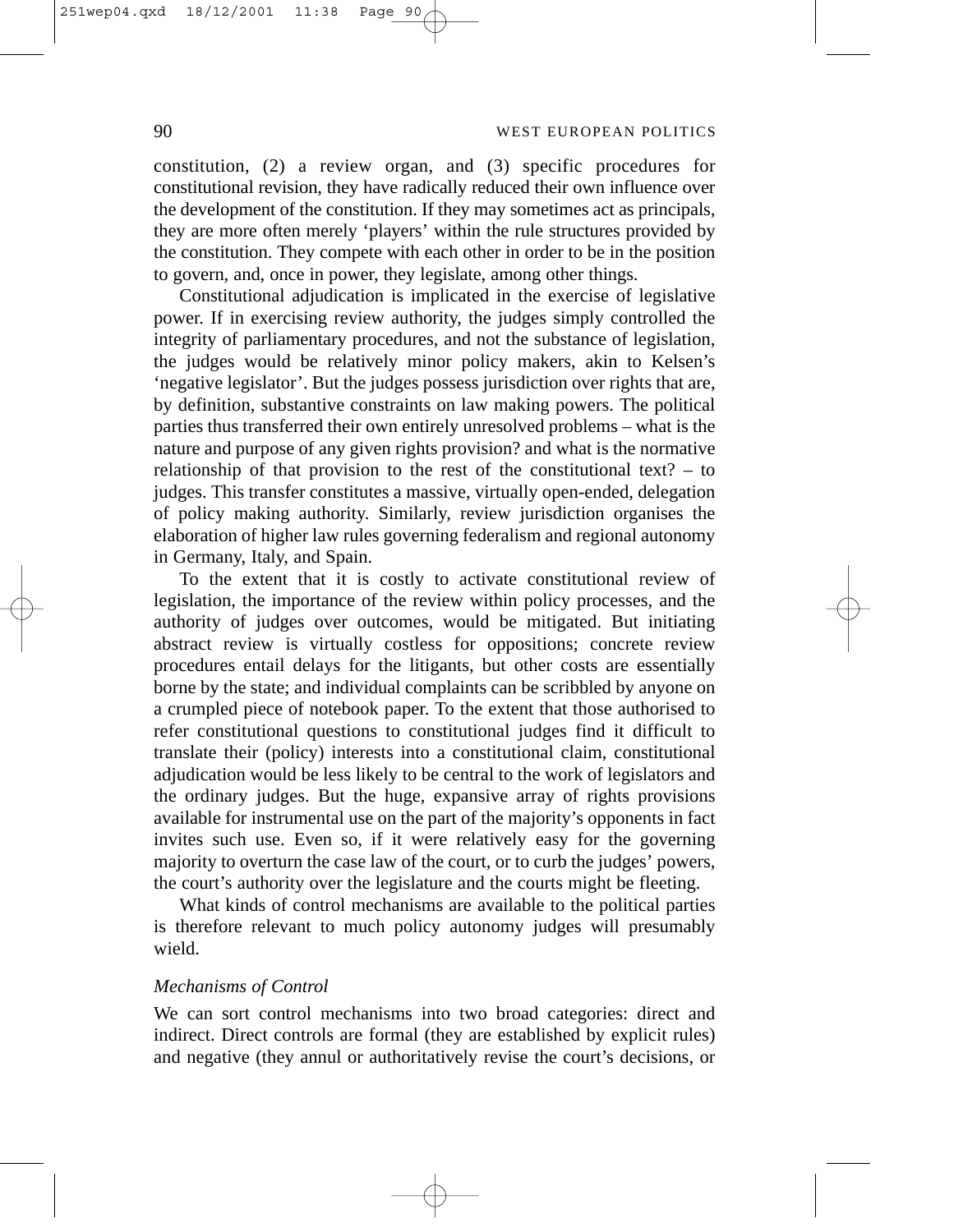curb the court's powers). For the purposes of this discussion, let us assume that the principal is that entity (or entities) which has the authority to revise the constitution in order to overturn a decision of the agent, the constitutional court. To exercise control by direct means, the principal must succeed in amending the constitution.

The rules governing constitutional amendment are relatively permissive of agent autonomy, through restricting the principal's control. Most of the German constitution can be revised by a two-thirds majority vote of the Bundestag and the Bundesrat; however, the Basic Law (art. 19.2, art. 79) explicitly precludes any restriction on 'the essential content of a basic right'; content, of course, is to be determined by the Court. Many interpret these clauses as meaning that constitutional rulings interpreting rights provisions could not be overturned by the constituent power. In Spain, constitutional revision is normally accomplished by a three-fifths vote of the Cortes and the Senate, upon initiation by either chamber or the government. But when a proposed amendment concerns a rights provision, a two-thirds majority in each chamber is required; and if this majority is achieved, then parliament is dissolved, and the proposed amendment is submitted to the people for ratification by referendum. The Italian constitution can be amended by majority vote of the lower and upper houses, deliberating separately; but unless a two-thirds majority vote of both is secured, a ratification referendum is required if one-fifth of either house, or five regional councils, or 500,000 voters, so request. In Spain and Italy, core rights provisions are considered by many legal scholars to be immune to revision. As in Germany, such provisions are consider to be possessed of 'supraconstitutional' status (a natural law position). In fact, no rights provision has been changed in Spain or Italy, despite recurrent calls to do so.

In France, where rights were not meant by the founders to be included in the constitution of the Fifth Republic, the revision process is the most permissive. Political parties can transform themselves into a constitutional assembly on their own: once both parliamentary chambers have adopted the text of a constitutional amendment, a constitutional congress is organised, wherein deputies and senators, sitting together, revise the constitution by a three-fifths vote. Further, the French court is the only one of the four constitutional courts to have determined that rights provisions are not privileged constitutional norms; every part of the constitution is apparently open to revision as long as prescribed procedures are followed.

Indirect controls are informal and indirect. These mechanisms are effective in as much as the agent internalises the principal's interests, or takes cues from the revealed preferences of the latter, and acts accordingly. It is generally assumed that the extent to which the agent does so is commensurate to the credibility of the threat that its principal will activate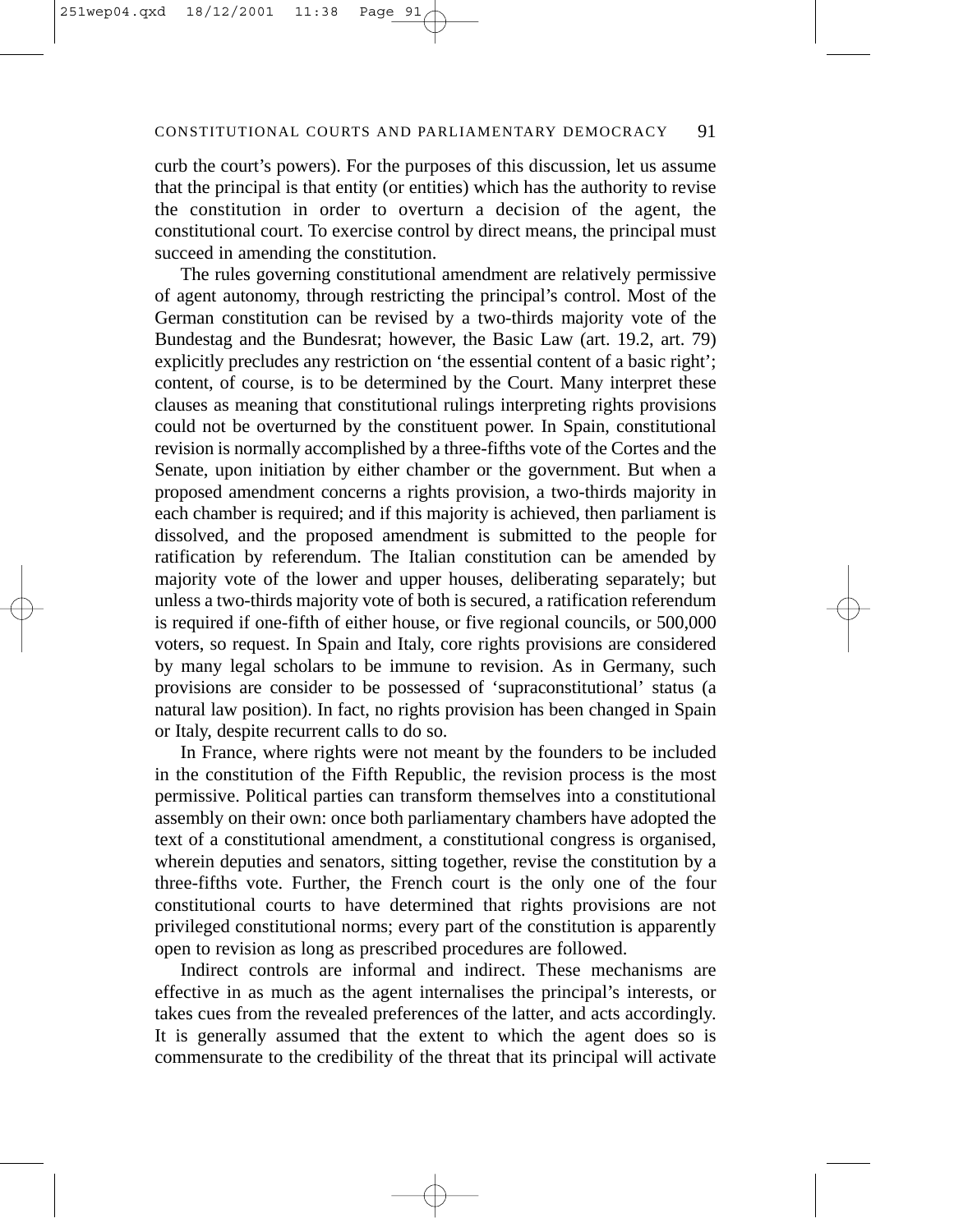direct controls. Indirect controls operate according to the logic of deterrence: the more credible the threat of punishment, the more the agent will constrain itself by behaving as if the principal's interests were its own. This control is registered as an anticipatory reaction operating as a constraint on the court's behaviour. If this assumption holds, we have no good reason to think that constitutional courts (or for that matter the ECJ, when it interprets the treaties) are systematically constraining themselves for fear of being punished.

# CONSTITUTIONAL ADJUDICATION AND PARLIAMENTARY GOVERNANCE

The introduction to this volume defined governance generically, as the mechanisms, or processes, through which the rule systems in any social system are adapted on an ongoing basis to the needs and purposes of those who live under them. $24$  In parliamentary systems, the government and legislature govern by building or refining the various codes and other legal regimes. Administrators govern when they apply rules to situations and to people. When a court resolves a legal dispute by interpreting (an exercise akin to legislating) and applying (an exercise akin to administering) statutory provisions, the judge, too, governs.<sup>25</sup> The constitutional law comprises a body of rules that authoritatively conditions each of these activities. Thus, because constitutional judges possess broad powers to interpret authoritatively, and thereby (re)construct, the constitutional law (the normative context for all other public decision making), constitutional judges govern to the extent that they actually exercise these powers.

There now exists a substantial social science literature on the impact of constitutional courts on West European politics.26 Rather than rehearse the empirical findings of this literature, the argument will focus summarily on how and to what extent constitutional adjudication has transformed the nature of parliamentary governance. This transformation can be observed and to some degree measured by examining the impact of constitutional decision making on the work of legislators and judiciaries. Delegation theory can tell us something, but only relatively little, about the pace, content, or depth of these changes.

# *Discretion and Autonomy*

The introduction to this volume raised a classic issue of delegation theory, namely how to conceptualise and account for the gaps that inevitably develop once new institutions actually begin to perform their assigned tasks. Such gaps, this volume asserts, ought to be conceived in terms of a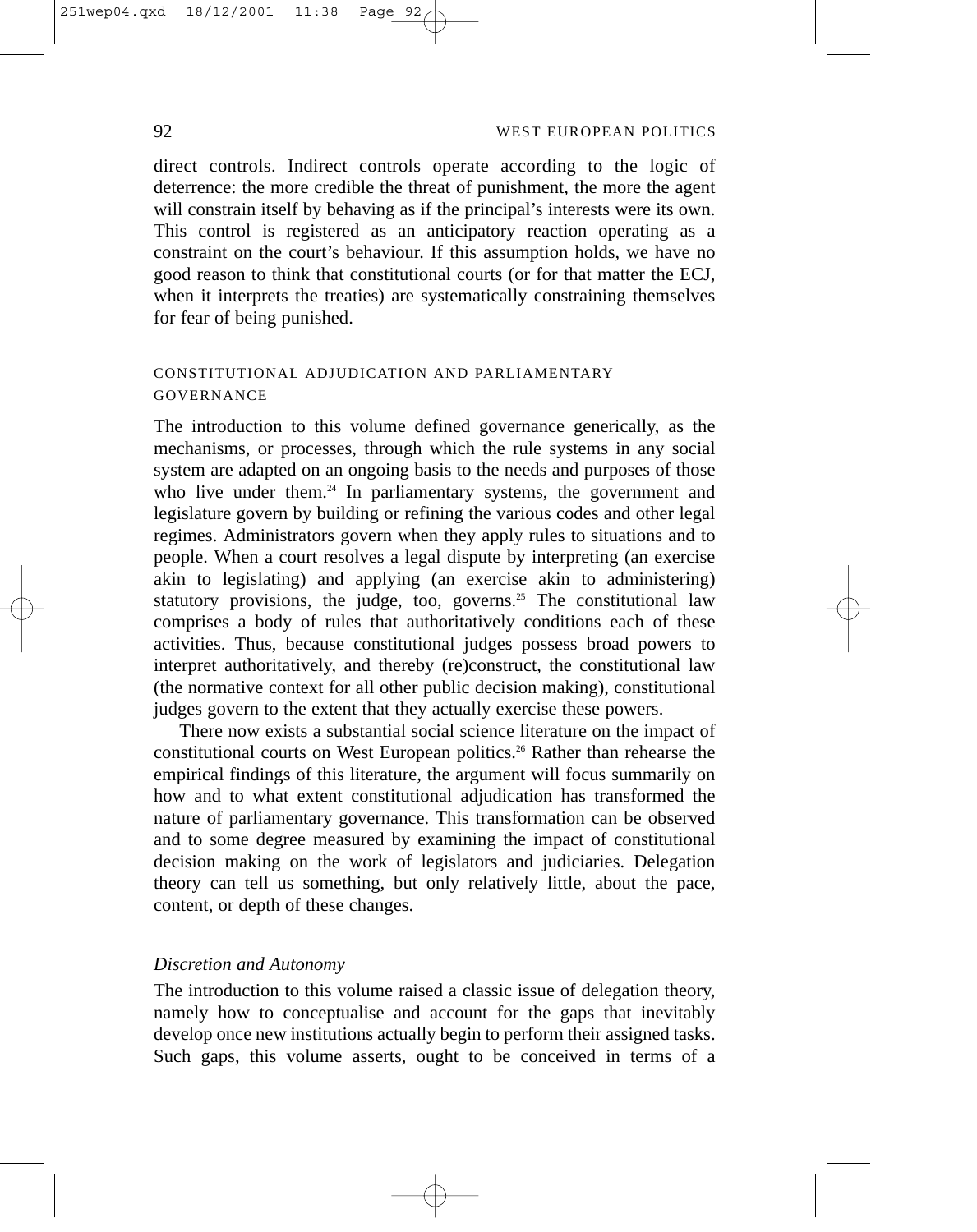theoretical 'zone of discretion', which is 'constituted by (a) the sum of delegated powers (policy discretion) granted by the principal to the agent, minus (b) the sum of control instruments available for use by the principal to shape (constrain) or annul (reverse) outcomes that emerge as the result of the agent's performance of tasks. A situation of trusteeship, wherein the agent exercises fiduciary responsibilities, the zone of discretion is, by definition, unusually large. In some places and in some domains, the discretionary powers enjoyed by constitutional courts are close to unlimited.

Nothing in delegation theory can tell us what constitutional courts will actually do with their discretion, no functional theory of institutional design, *per se*, could. The best one can do is to generate predictions about outcomes in light of two variables: the distribution and intensity of the principals' preferences for outcomes (assuming multiple principals), and the presumed effectiveness of control mechanisms (as built into the design of the delegation). We can, of course, assume that the framers of constitutions wished to see certain outcomes produced and others avoided. But, given the 'zone of discretion' enjoyed by constitutional judges, we should not expect the *ex ante* policy preferences of principals to be decisive. In fact, the outcomes to which we now turn were neither intended nor anticipated at the *ex ante* moment of institutional design.

#### *Constitutional Adjudication and the Legislator*

The impact of constitutional adjudication on the polity proceeds through constitutional decision making, which results in law making. By constitutional decision making is meant the process of determining the meaning of a given constitutional provision (or set of provisions) in order to resolve a dispute about the constitutionality of a public act, including statutes and the exercise of public authority (for example, administering and judging) pursuant to statute. In deciding, the constitutional court simultaneously resolves a legislative dispute *and* enacts the constitution. This enactment, or constitutional rule making, clarifies or revises the constitutional law, by authoritatively interpreting it.

The effects, or impact, of constitutional rule making on the work of the legislator can be both direct and indirect. When a court declares a bill or statute unconstitutional, it vetoes the bill. The court has intervened directly in the legislative process, in Kelsen's phrase, as a 'negative legislator'. Such annulments are rare, but often spectacular, political events. Important legislation vetoed by constitutional courts include the liberalisation of abortion in Germany (1975, 1992) and Spain (1985), the nationalisation of industry and financial institutions in France (1981), the reform of German university governance (1973), the bid to introduce affirmative action in France (1982), and, in all countries, important revisions of the penal codes,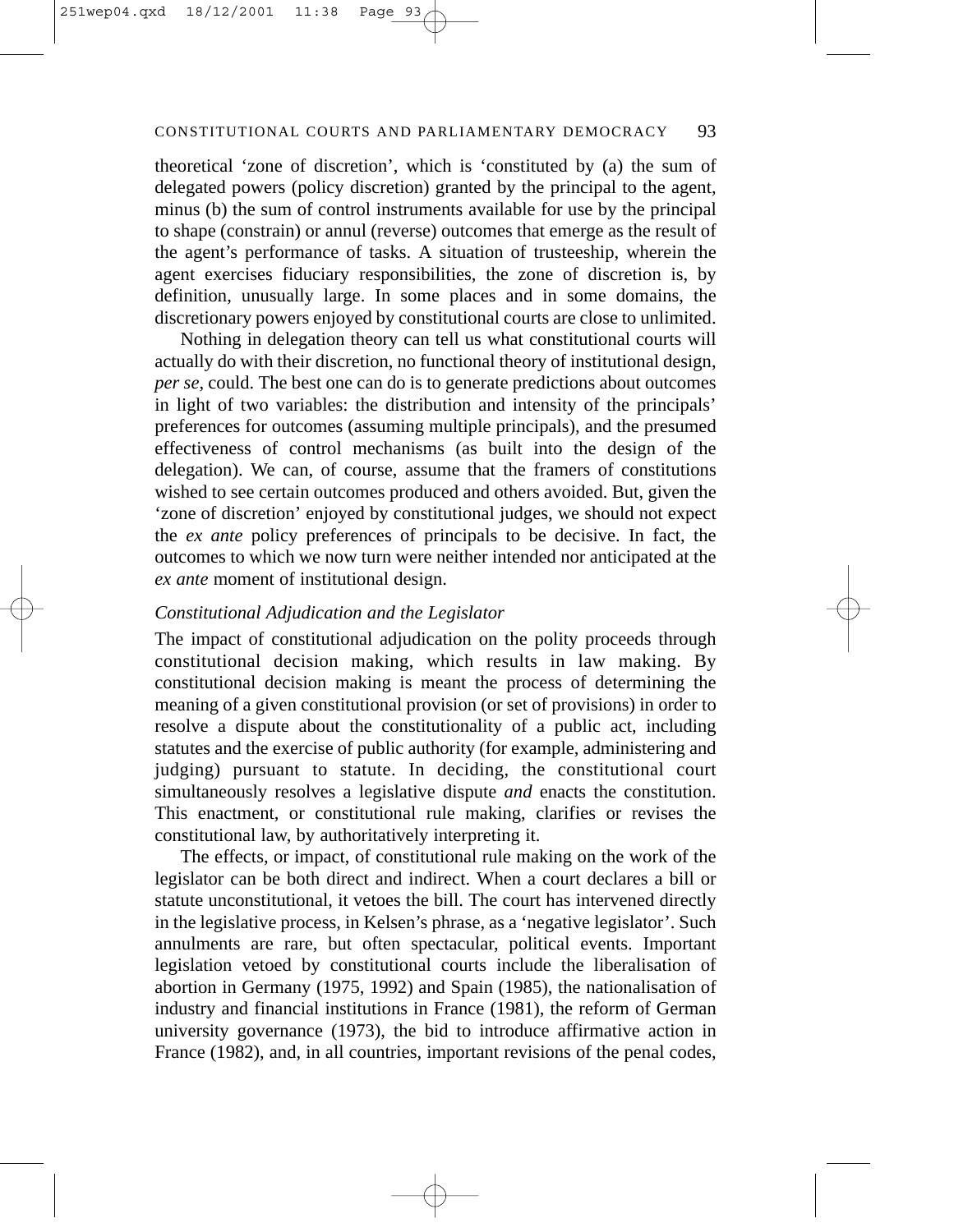and legislative moves to privatise industry and to establish anti-trust regimes for the press and television sectors.

Yet constitutional judges have also come to exercise substantial, 'indirect' authority over legislating, to the extent that case law, in any given policy domain, meaningfully guides the decision making of legislators in that domain. There are two archetypal forms of indirect impact, both of which result when legislators anticipate the policy preferences of the constitutional court, as these preferences are revealed through constitutional decision making. The first, 'autolimitation', refers to the exercise of selfrestraint on the part of the government and its parliamentary majority in anticipation of an annulment by the constitutional court.<sup>27</sup> We observe autolimitation when the government and its parliamentary majority take decisions, during the legislative process, that (1) sacrifice initially held policy objectives in order to (2) reduce the probability that a bill will either be referred to the court, or be judged unconstitutional. Hundreds of bills have been altered, even gutted by such decisions including the French decentralisation (1982) and press (1984) laws, and the industrial codetermination bill in Germany (1976).

The second form of anticipatory reaction, 'corrective revision', takes places after a bill has been annulled. Corrective revision refers to the reelaboration of a censured text in conformity with the court's decision in order to secure promulgation. These legislative processes are highly structured by case law, to the extent that the judges have already made their legislative choices explicit, and that oppositions work to monitor the majority's compliance with the ruling.

The logic of corrective revision is straightforward. Once a constitutional court has annulled a bill and then gone on to state in precise detail what a constitutional version of the bill would look like, the legislative majority is faced with a choice. In theory, it has four options. First, it can engage in a corrective revision process, securing constitutionality by deferring to the policy preferences of the constitutional court. This option is almost always the one selected. The majority knows that the surest way to secure promulgation of beleaguered legislation is to concede part of their law making authority to constitutional judges. Second, it can forego the legislation entirely. This is rarely a viable option for important pieces of legislation, since it is usually better for the majority to get some part, rather than nothing, of what it wanted. Third, it could seek to circumvent the court's ruling, for example, by creatively reformulating the legislation. In such cases, law makers are, in effect, playing 'chicken' with the court, daring the judges to annul the bill a second time. Although they often interpret a court's ruling as narrowly as possible, to allow for maximum legislative discretion over the precise terms of the correction, it seems there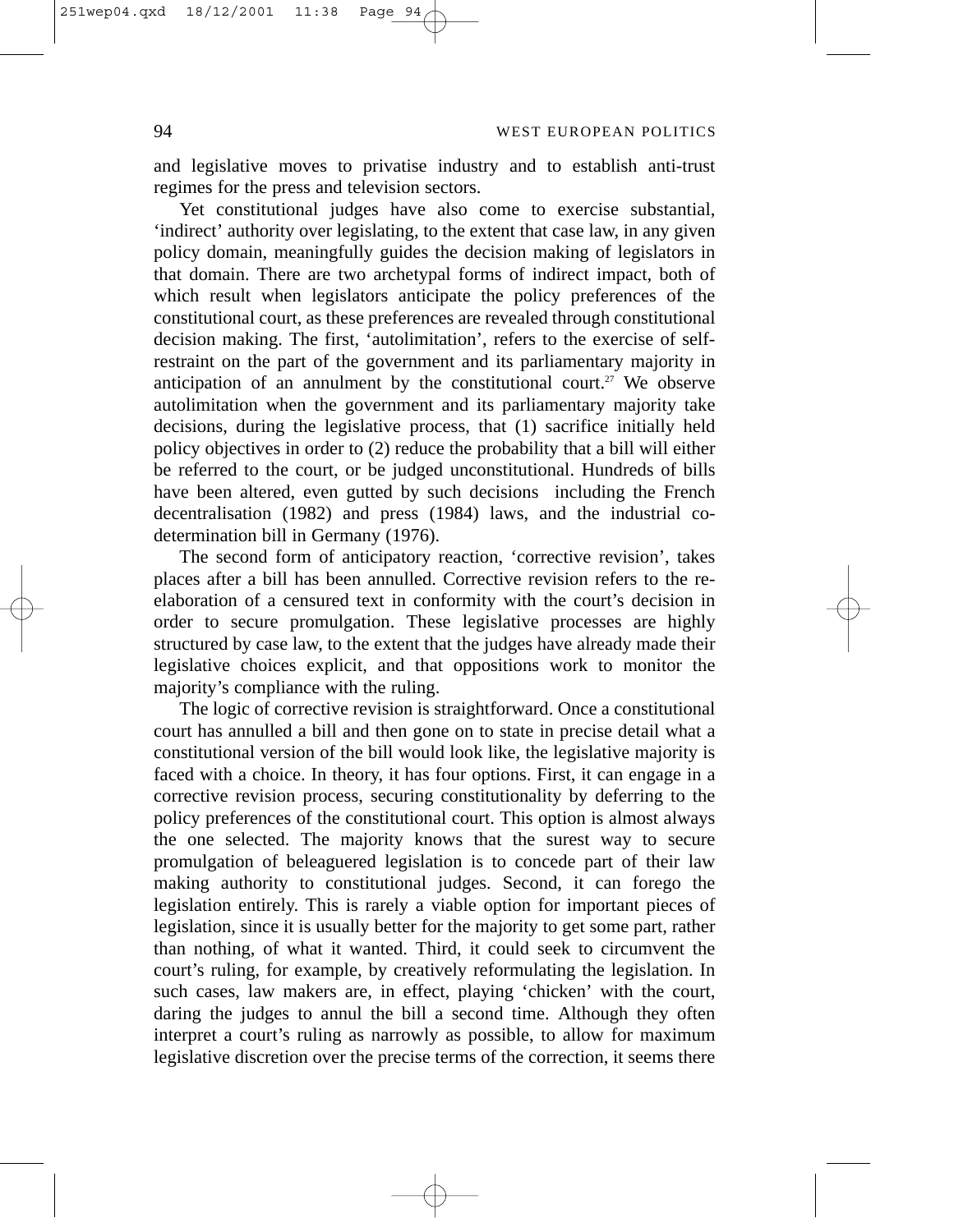is no important case where legislators have revised a censured bill but blatantly ignored the court's dictates.<sup>28</sup> A final option exists: the majority can revise the constitution in order to make constitutional those acts that had been censored, repudiating the court in the process.<sup>29</sup> The feasibility of this option depends on how difficult it is to revise the constitution.30

Corrective revision leads to the dominance of constitutional courts over policy outcomes. One finds relatively high levels of such dominance over, among others, penal competition and electoral law, and over legal regimes governing expropriation and privatisation, abortion, education, and industrial relations.

The extent to which constitutional courts intervene in legislative processes and shape outcomes varies cross-nationally, as a function of three factors.<sup>31</sup> The first is the existence of abstract review jurisdiction. Where abstract review does not exist (for example, Italy), the court's capacity to shape outcomes is reduced, other things being equal. The second is the number of veto points in the legislative process (the extent of centralised, executive control over the policy process as a whole). Where there are relatively more veto points, oppositions will make use opportunities to block or water-down the majority's bills before turning to the court, and the parliament will adopt fewer 'radical' reforms. The case of France lies at one end of the spectrum (the court is the usually the only veto point available to the political minority), the cases of Germany and Italy lie at the other.

A third factor, the relative development of the constitutional law through constitutional rule making, is endogenous to the politics described here, to the extent that constitutional case law 'feeds back' onto the legislature, reproducing the same behaviours and reinforcing the same logics that provoked constitutional review in the first place. Oppositions go to the court in order to win what they would otherwise lose in the 'normal' processes (they would be outvoted). Abstract review petitions enable constitutional courts to construct the constitutional law, to extend techniques of control over law making activities, and (the same thing) to make policy. As the constitutional law expands to more and more policy areas, and as it becomes 'thicker' in each domain (more dense, technical, and differentiated), so do the grounds for constitutional debate. The process tends to reproduce itself, and in so doing, the court's authority over the legislator grows, and the legislator's discretion reduces.

# *Constitutional Adjudication and the Judiciary*

Although traditional separation of powers doctrines preclude judicial review of legislative acts, the new constitutionalism enables review by Kelsenian courts, and organises a set of interactions between the judiciary and constitutional judges. Concrete review processes require ordinary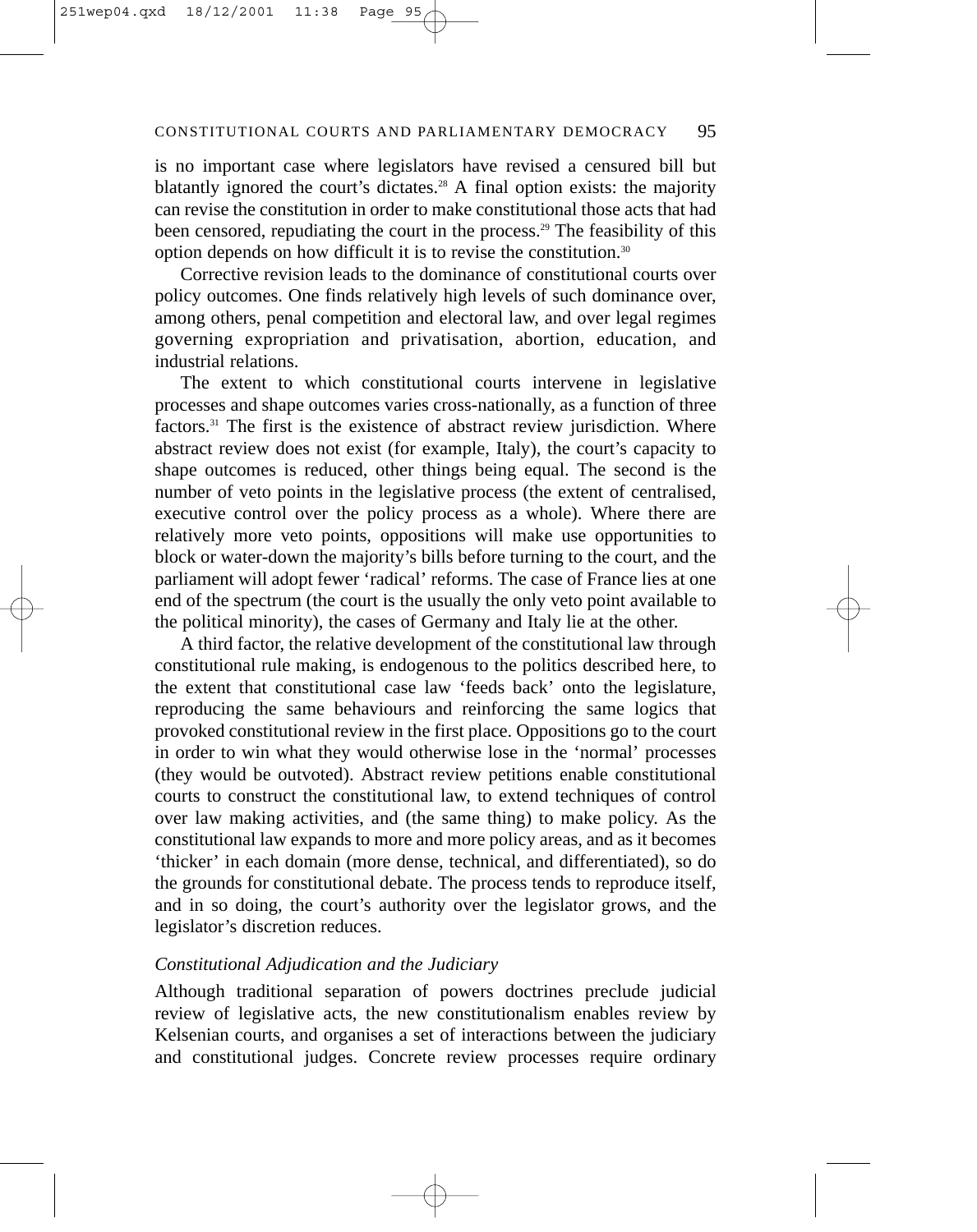judges to participate in the scrutiny of legislation, weakening (at least potentially) the domination of the codes over judicial decision making. But judicial officials also have an interest in activating constitutional review to the extent that they wish (1) to participate in the construction of the constitutional law, and (2) to remove unconstitutional (and perhaps unwanted) laws. Both are new powers for them. The constitutional court also benefits from the system. Concrete review enlists potential litigants and the judiciary in a general, relatively decentralised effort to detect violations of the constitution; judicial officials provide the constitutional court with a case load; and the rules governing the process generally favour the constitutional court's control over outcomes. Given this mix of formal rules and corporate interests, we can only expect that concrete review will undermine the dogma of the juridical supremacy of legislative acts even further, subverting traditional separation of powers schemes.

In fact, the development of constitutional review has transformed the role and function of the law courts, a development known as 'the constitutionalisation of the legal order'. By constitutionalisation I mean the process through which:

- constitutional norms come to constitute a source of law, capable of being invoked by litigators and applied by ordinary judges to resolve legal disputes, including in the domain of private law;
- the constitutional court, through its jurisdiction over concrete review referrals and individual complaints, comes to behave as a kind of supercourt of appeal for the judiciary, involving itself in the latter's tasks of fact finding and rule application; and
- the techniques of constitutional decision-making become an important mode of argumentation and decision-making in the ordinary courts.

Constitutionalisation is partly the logical, normative consequence of the direct effect of rights provisions, and in part the product of complex dialogues between constitutional judges and the judiciary. There is space here only to mention the most important outcomes of this process, and to discuss variation among cases.<sup>32</sup>

Constitutionalisation has subverted three very powerful, deeply entrenched dogmas about the character and functioning of Continental legal systems. First, the traditional notion that the various legal codes in each country constituted more or less autonomous realms, governed by different sources of law and different principles of adjudication, is gradually being replaced by a new view, Kelsenian in inspiration, that the constitutional law unifies these domains into a more or less coherent legal order. Second, the quasi-official myth of judges as slaves of the codes, prohibited from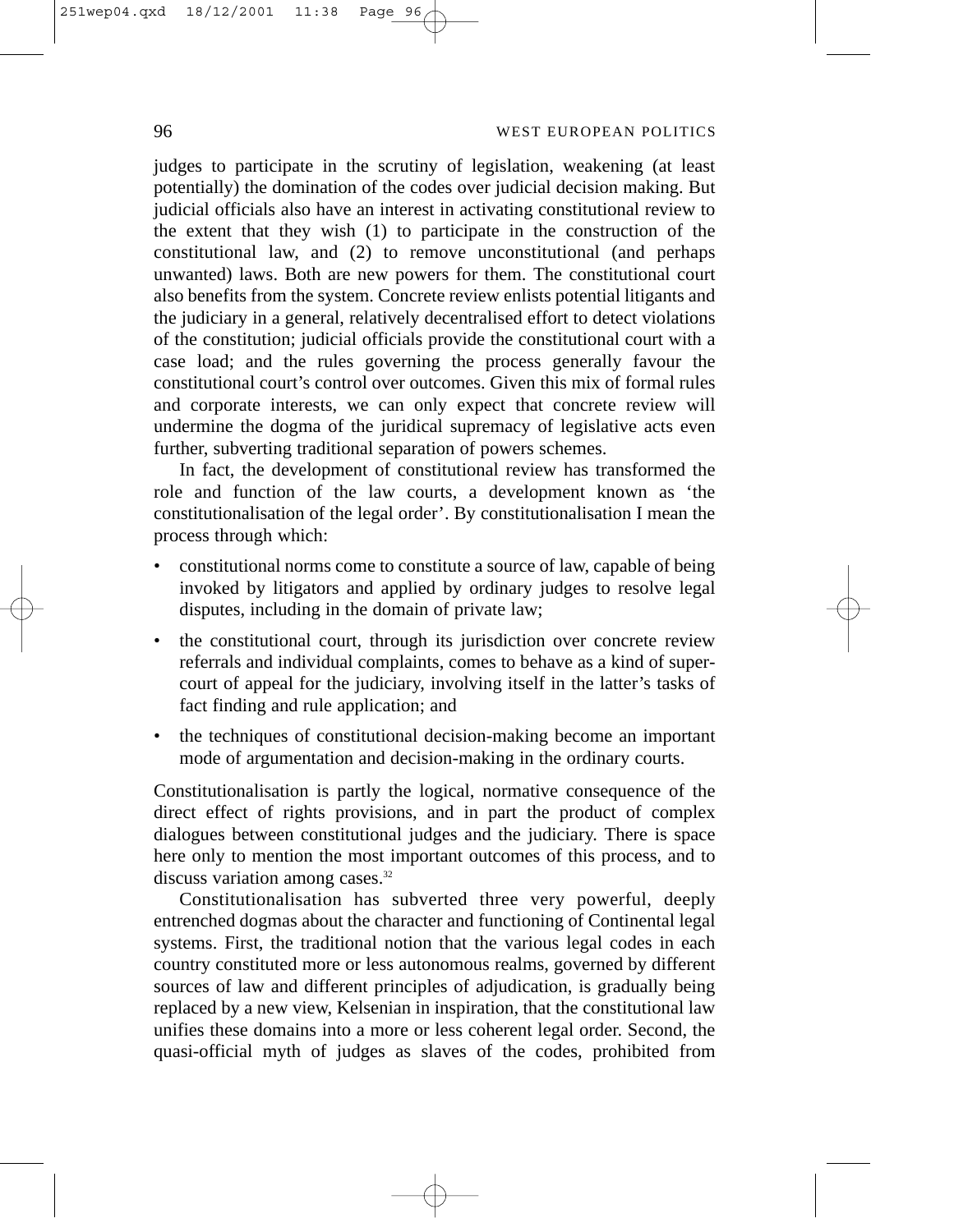creatively interpreting and rewriting the laws, has been shattered. The very existence of constitutional review subverted the 'sacred' nature of statute within the legal order; and the practice of constitutional review, by processing concrete review referrals, for example, socialised judges into a new role, that of protecting the legal order from those acts contaminated by unconstitutionality. Third, orthodox accounts of the division of powers between constitutional judges and the ordinary judges have been rendered obsolete (see below). The fact that these dogmas persist has much to do with the inability of judges, legal scholars, and political elites, faced with constitutionalisation, to reconstitute the legitimacy of the juridical order differently than they have in the past.

These commonalities mentioned, there is also significant cross-national variation in the pace and scope of constitutionalisation. Generally, the greater the level of interaction between the constitutional court and any given court system (civil, administrative, labour, tax, and so on), the more the distinction between constitutional jurisdiction and ordinary jurisdiction collapses. That is, as constitutionalisation deepens, ordinary judges necessarily behave as constitutional judges – they engage in principled constitutional reasoning and resolve disputes by applying constitutional norms. And, as constitutionalisation deepens, constitutional judges become more deeply involved in what is, theoretically, in the purview of the judiciary: they interpret the facts in a given dispute, and they review the relationship between these facts and the legality of infraconstitutional norms. Ordinary judges begin to treat the codes, more overtly and explicitly than they had previously, less as a set of sacred commands issuing from the sovereign, and more as a system of rules that must be co-ordinated with other systems of rules in light of changing conditions.

Cross-national differences in the scope, pace, and intensity of constitutionalisation appear to be closely tied to the existence, or nonexistence, of particular modes of review. In Germany and Spain, where abstract review, concrete review, and individual complaint procedures coexist, extensive constitutionalisation has proceeded rapidly. Indeed, well over 90 per cent of all individual complaints allege that a judicial decision has failed to take into account the constitutional law or the constitutional court's decision making. For the court to decide on the merits of such claims, it must delve deeply into the workings of the judiciary, and it has the power to impose its own preferred outcome on any recalcitrant judge. In Italy, the absence of an individual complaint mechanism has reduced the capacity of the constitutional court to control judicial outcomes (as the absence of abstract review mechanisms has reduced the court's capacity to control legislative outcomes). In consequence, constitutionalisation has been more gradual and piecemeal, and the high civil court, Cassazione, has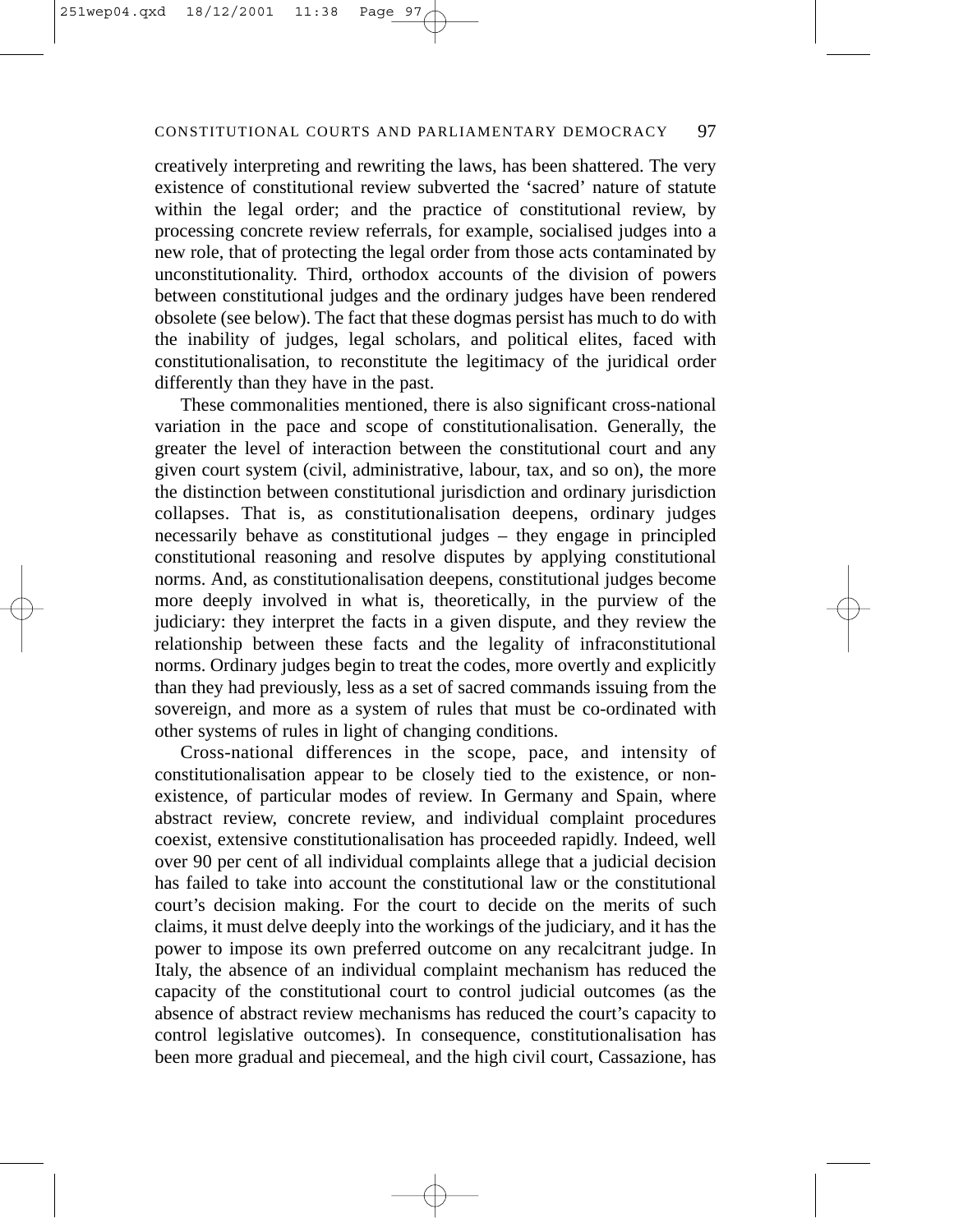retained substantial interpretive autonomy. In France, where promulgated statute retain their formal, sovereign character, and no formal links between ordinary and constitutional jurisdictions exist, a primitive form of constitutionalisation can nevertheless be observed.

Last, there is increasingly compelling evidence that the ordinary judges are moulding, by creatively interpreting, the various codes, without first referring questions to the constitutional court. $33$  Judges read constitutional principles into the codes, through statutory interpretation (principled, constitutional construction of statutes), and sometimes they have gone beyond, or even contradicted, more restrictive interpretations of rights issued by the constitutional court. By foregoing constitutional referrals, ordinary judges enhance their own autonomy. In this way, both legislative intent and the alleged monopoly of the constitutional court on constitutional interpretation are subverted.

#### CONCLUSION

In summary, both discrete organisational and more general functional logics underpin the diffusion of the Kelsenian constitutional court across Europe. These logics are easily synthesised. Historical legacies, notably in the form of existing models of governance and rigid separation of powers doctrines, reduced the options available to those who sought to resolve their own social dilemmas through delegating to a non-majoritarian institution. Little in delegation theory, however, can explain the major outcomes produced by constitutional politics. Indeed, the ongoing exercise of review by constitutional judges has served to (re)construct the constitutional law in ways that subvert the schema initially assumed to legitimise the role and function of review itself. Kelsen was right. The delegation of rights jurisdiction to a constitutional organ, effectively insulated from political controls, has engendered the gradual but inevitable collapse of separation of powers doctrines. Today, ministers and parliamentarians govern with constitutional judges. And the judiciary, partly in interactions with constitutional judges, has radically expanded its capacity to control policy outcomes.

#### **NOTES**

<sup>1.</sup> M. Thatcher and A. Stone Sweet, 'Theory and Practice of Delegation to Non-Majoritarian Institutions', *West European Politics*, this issue.

<sup>2.</sup> This article is based partly on themes developed in A. Stone Sweet, *Governing with Judges: Constitutional Politics in Western Europe* (Oxford: Oxford University Press 2000).

<sup>3.</sup> G. Majone, 'Two Logics of Delegation: Agency and Fiduciary Relations in EU Governance'*, European Union Politics* 2/1 (2001), pp.103–22. See also T. Moe, 'Political Institutions: The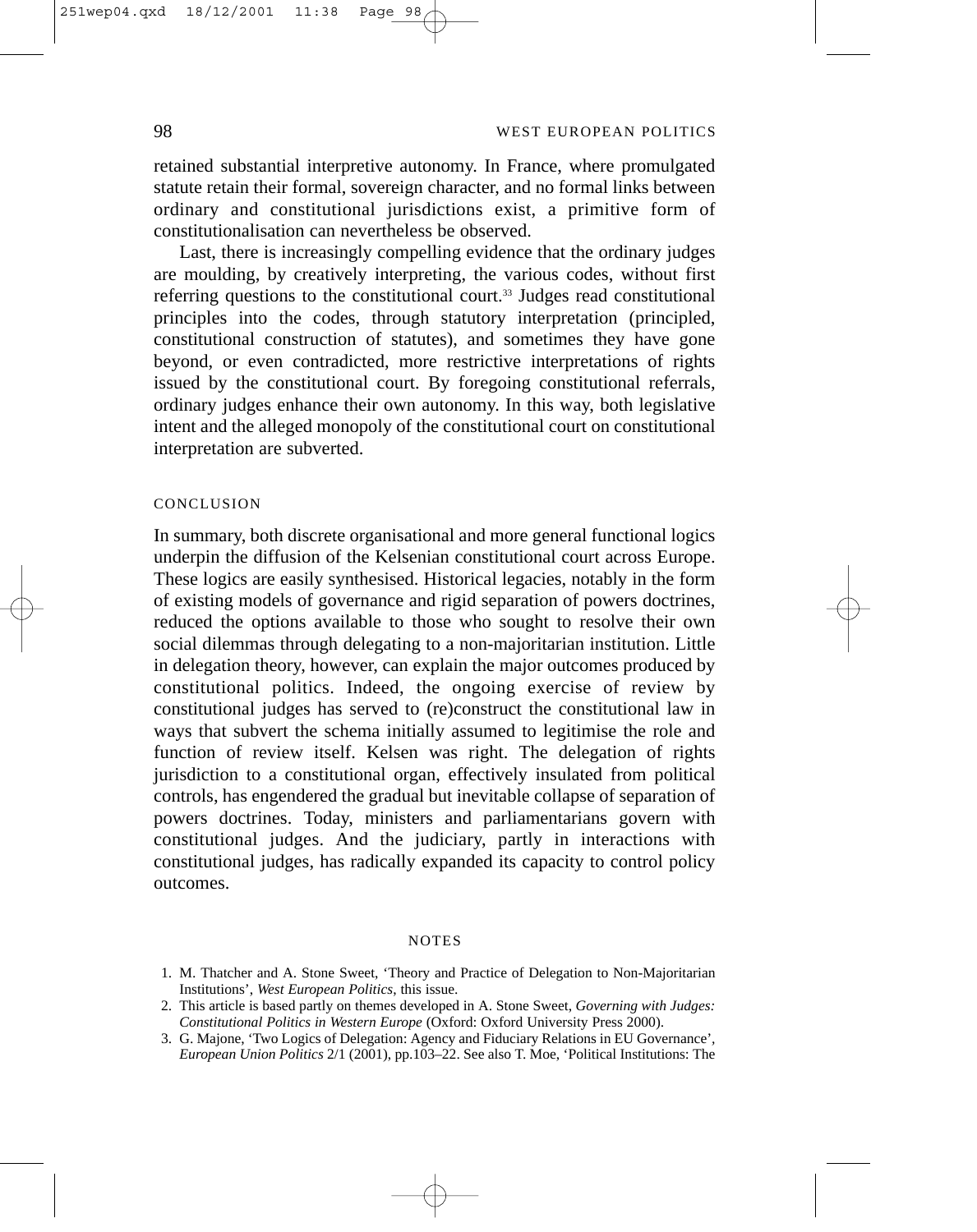Neglected Side of the Story'*, Journal of Law, Economics, and Organisation* 6 (1990), pp.213–53.

- 4. K. von Beyme, 'The Genesis of Constitutional Review in Parliamentary Systems', in C. Lanfried (ed.), *Constitutional Review and Legislation: An International Comparison* (Baden-Baden: Nomos 1989); A. Stone, *The Birth of Judicial Politics in France* (Oxford: Oxford University Press 1992), chs. 2, 9.
- 5. In the old constitutionalism (for example, in the French Third Republic), constitutional rules could be revised or otherwise recast through statutory instruments.
- 6. The exception is France, see Stone, *The Birth of Judicial Politics in France*, ch. 3.
- 7. Only the example of Greece might comfort proponents of American judicial review, although there are a few curious mixed systems (for example, that of Estonia). Some older systems, for example, Sweden, possess systems of constitutional judicial review.
- 8. But see A. Stone, 'Qu'y a-t-il de concret dans le contrôle abstrait aux États-unis?', *Revue française de droit constitutionnel* 34 (1998), pp.227–50.
- 9. H. Kelsen, 'La Garantie Juridictionnellede la Constitution', *Revue du Droit Public* 44 (1928), pp.197–257.
- 10. Germany (art. 20.2): 'All governmental authority emanates from the People. It shall be exercised by the People by means of elections and voting, and by specific legislative, executive, and judicial organs'. France (art. 3): 'Sovereignty resides in the Nation. No body, no individual, may exercise authority which has not been expressly granted'. Italy (art. 1): 'Sovereignty belongs to the People, who exercise it in the manner and within the limits laid down by the Constitution'. Spain (art. 1.2): 'National sovereignty belongs to the Spanish People, from whom all powers of state emanate'.
- 11. Kelsen, 'La Garantie Juridictionnelle de la Constitution', pp.221–41.
- 12. Although this point will not be explored further here, the orthodox position of modern Kelsenians, and many judges, is that rights possess a kind of 'supraconstitutional' status (their contents can not be altered by constitutional revision). This is akin to a natural law, not a Kelsenian or positivist, position.
- 13. See Stone Sweet, *Governing with Judges*, ch. 5.
- 14. G. Brennan and J. Buchanan, *The Reason of Rules: Constitutional Political Economy* (Cambridge: Cambridge University Press 1985).
- 15. J. Elster, *The Cement of Society: A Study of Social Order* (Cambridge: Cambridge University Press 1989), pp.215, 244–47.
- 16. This charter is composed of rights texts mentioned or contained in the preamble to the 1946 constitution, which itself is mentioned in the preamble to the 1958 constitution.
- 17. A 'complete' contract 'would specify precisely what each party is to do in every possible circumstance and arrange the distribution of realised costs and benefits in each contingency so that each party individually finds it optimal to abide by the contract's terms', P. Milgrom and J.R. Roberts, *Economics, Organization and Management* (Englewood Cliffs, NJ: Prentice-Hall International 1992), p.127.
- 18. Ibid., pp.127–33.

- 19. Although most important rules of jurisdiction are constitutional in nature, some jurisdictional details are regulated by statutes called organic laws.
- 20. Kelsen, 'La Garantie Juridictionnellede la Constitution'.
- 21. In Germany, local officials can also file complaints if they believe that the constitutional prerogatives of local government have been abridged by the public actions of another level of government.
- 22. Majone, 'Two Logics of Delegation', p.104.
- 23. Stone Sweet, *Governing with Judges*; and A. Stone Sweet and J. Caporaso, 'From Free Trade to Supranational Polity: The European Court and Integration', in W. Sandholtz and A. Stone Sweet (eds.), *European Integration and Supranational Governance* (Oxford: Oxford University Press 1998), pp.92–133.
- 24. A. Stone Sweet, 'Judicialisation and the Construction of Governance', *Comparative Political Studies* 31 (1999), pp.147–84.
- 25. See the contribution of M. Shapiro to this volume.
- 26. For example, S. Kenney, W. Reisinger and J. Reitz (eds.), *New Approaches to Law and*